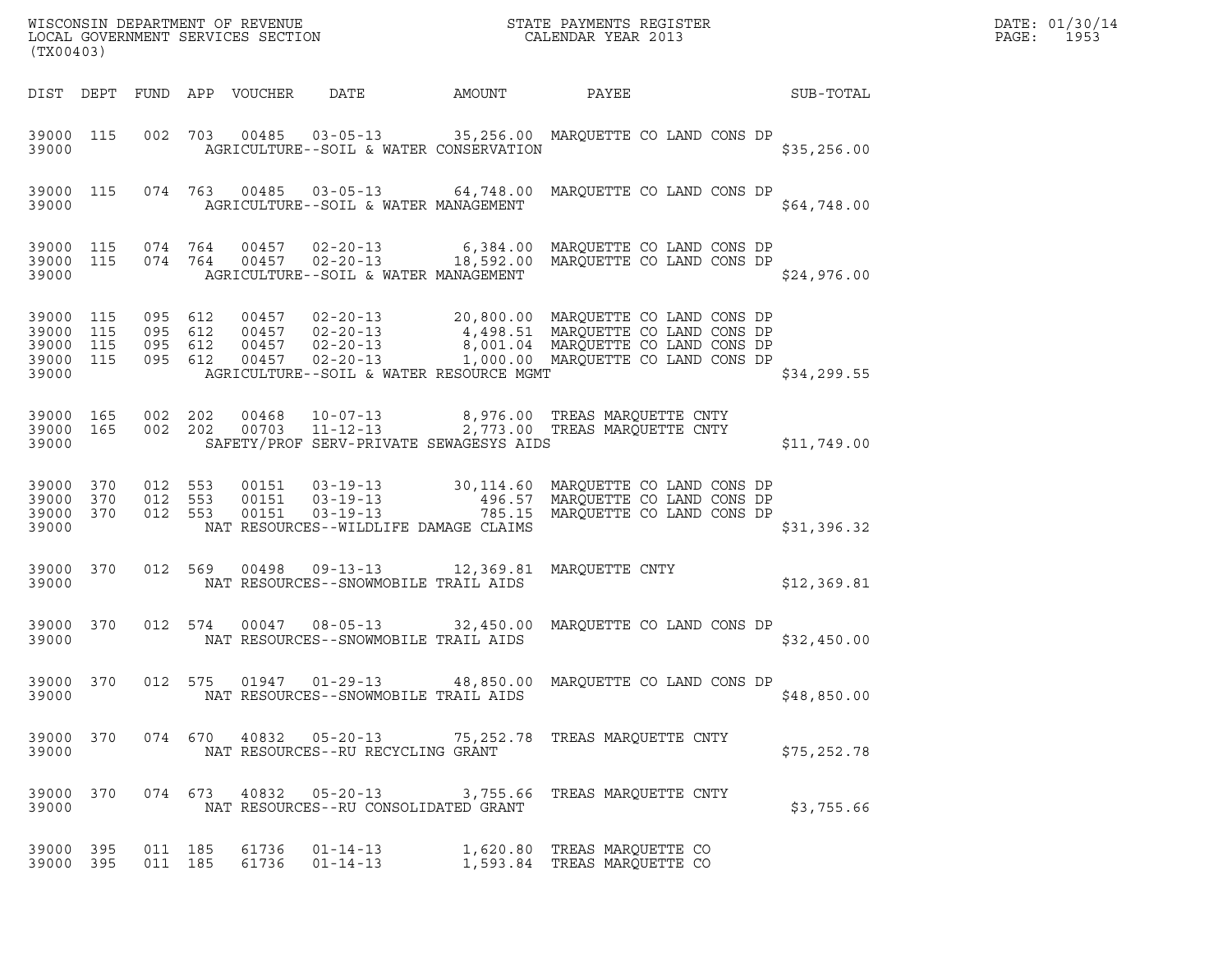DIST DEPT FUND APP VOUCHER DATE AMOUNT PAYEE SUB-TOTAL DIST DEPT FUND APP VOUCHER DATE AMOUNT PAYEE<br>39000 395 011 185 61736 01-14-13 1,593.84 TREAS MARQUETTE CO<br>39000 395 011 185 61736 01-14-13 1,332.32 TREAS MAROUETTE CO 39000 395 011 185 61736 01-14-13 1,593.84 TREAS MARQUETTE CO<br>39000 395 011 185 61736 01-14-13 1,332.32 TREAS MARQUETTE CO<br>39000 395 011 185 65366 02-19-13 1.189.65 TREAS MAROUETTE CO 39000 395 011 185 61736 01-14-13 1,593.84 TREAS MARQUETTE CO<br>39000 395 011 185 61736 01-14-13 1,332.32 TREAS MARQUETTE CO<br>39000 395 011 185 65366 02-19-13 1,189.65 TREAS MARQUETTE CO<br>39000 395 011 185 65366 02-19-13 399.92 39000 395 011 185 61736 01-14-13 1,593.84 TREAS MARQUETTE CO<br>39000 395 011 185 61736 01-14-13 1,332.32 TREAS MARQUETTE CO<br>39000 395 011 185 65366 02-19-13 1,189.65 TREAS MARQUETTE CO<br>39000 395 011 185 69352 03-25-13 1.193. 39000 395 011 185 61736 01-14-13 1,332.32 TREAS MARQUETTE CO<br>39000 395 011 185 65366 02-19-13 1,189.65 TREAS MARQUETTE CO<br>39000 395 011 185 65366 02-19-13 3999.92 TREAS MARQUETTE CO<br>39000 395 011 185 69352 03-25-13 1,193.9 39000 395 011 185 65366 02-19-13 1,189.65 TREAS MARQUETTE CO<br>39000 395 011 185 65366 02-19-13 399.92 TREAS MARQUETTE CO<br>39000 395 011 185 69352 03-25-13 1,193.92 TREAS MARQUETTE CO<br>39000 395 011 185 77001 06-10-13 1.220.88 39000 395 011 185 65366 02-19-13 199.92 TREAS MARQUETTE CO<br>39000 395 011 185 69352 03-25-13 1,193.92 TREAS MARQUETTE CO<br>39000 395 011 185 69352 03-25-13 59.44 TREAS MARQUETTE CO<br>39000 395 011 185 77001 06-10-13 1,247.84 TR 39000 395 011 185 69352 03-25-13 1,193.92 TREAS MARQUETTE CO<br>39000 395 011 185 69352 03-25-13 559.44 TREAS MARQUETTE CO<br>39000 395 011 185 77001 06-10-13 1,247.84 TREAS MARQUETTE CO<br>39000 395 011 185 77001 06-10-13 1,247.84 39000 395 011 185 69352 03-25-13 1,220.88 TREAS MARQUETTE CO<br>39000 395 011 185 77001 06-10-13 1,220.88 TREAS MARQUETTE CO<br>39000 395 011 185 77001 06-10-13 3,000.64 TREAS MARQUETTE CO<br>39000 395 011 185 77001 06-10-13 3,000. 39000 395 011 185 77001 06-10-13 1,220.88 TREAS MARQUETTE CO<br>39000 395 011 185 77001 06-10-13 1,247.84 TREAS MARQUETTE CO<br>39000 395 011 185 77001 06-10-13 3,000.64 TREAS MARQUETTE CO<br>39000 395 011 185 77001 06-10-13 1,172. 39000 395 011 185 77001 06-10-13 1,247.84 TREAS MARQUETTE CO<br>39000 395 011 185 77001 06-10-13 3,000.64 TREAS MARQUETTE CO<br>39000 395 011 185 77001 06-10-13 1,172.80 TREAS MARQUETTE CO<br>39000 395 011 185 77001 06-10-13 1,197. 39000 395 011 185 77001 06-10-13 3,000.64 TREAS MARQUETTE CO<br>39000 395 011 185 77001 06-10-13 1,172.80 TREAS MARQUETTE CO<br>39000 395 011 185 77001 06-10-13 1,197.28 TREAS MARQUETTE CO<br>39000 395 011 185 93715 11-12-13 6.076. 39000 395 011 185 77001 06-10-13 1,172.80 TREAS MARQUETTE CO<br>39000 395 011 185 77001 06-10-13 1,197.28 TREAS MARQUETTE CO<br>39000 395 011 185 93715 11-12-13 6,076.56 TREAS MARQUETTE CO<br>39000 395 011 185 94598 11-18-13 1,423. 39000 395 011 185 77001 06-10-13 1,197.28 TREAS MARQUETTE CO<br>39000 395 011 185 77001 06-10-13 6,076.56 TREAS MARQUETTE CO<br>39000 395 011 185 93715 11-12-13 6,076.56 TREAS MARQUETTE CO<br>39000 395 011 185 94598 11-18-13 1,423. 39000 395 011 185 77001 06-10-13 824.32 TREAS-MARQUETTE-CO<br>39000 395 011 185 93715 11-12-13 6,076.56 TREAS-MARQUETTE-CO<br>39000 395 011 185 94598 11-18-13 1,423.76 TREAS-MARQUETTE-CO 39000 395 011 190 68039 01-07-13 173,218.00 COUNTY OF MARQUETTE 39000 395 011 190 68039 01-07-13 173,218.00 COUNTY.OF MARQUETTE<br>39000 395 011 190 82039 07-01-13 346,436.00 COUNTY.OF MARQUETTE<br>39000 395 011 190 94039 10-07-13 173,218.00 COUNTY.OF MARQUETTE 39000 395 011 190 68039 01-07-13 173,218.00 COUNTY. OF MARQUETTE<br>39000 395 011 190 82039 07-01-13 346,436.00 COUNTY OF MARQUETTE<br>39000 395 011 190 94039 10-07-13 173,218.00 COUNTY OF MARQUETTE 39000 395 011 190 68039 01-07-13 173,218.00 COUNTY OF MARQUETTE<br>39000 395 011 190 82039 07-01-13 346,436.00 COUNTY OF MARQUETTE<br>39000 395 011 190 94039 10-07-13 173,218.00 COUNTY OF MARQUETTE \$692,872.00<br>39000 39000 395 011 278 70378 03-29-13 44,881.52 TREAS MARQUETTE CO 39000 395 011 278 70378 03-29-13 44,881.52 TREAS\_MARQUETTE\_CO<br>39000 395 011 278 70378 03-29-13 43,875.00 TREAS\_MARQUETTE\_CO<br>39000 395 011 278 70378 03-29-13 44,310.60 TREAS\_MAROUETTE\_CO 39000 395 011 278 70378 03-29-13 44,881.52 TREAS\_MARQUETTE CO<br>39000 395 011 278 70378 03-29-13 43,875.00 TREAS\_MARQUETTE CO<br>39000 395 011 278 70378 03-29-13 44,310.60 TREAS\_MARQUETTE CO 39000 395 011 278 70378 03-29-13 44,881.52 TREAS-MARQUETTE-CO<br>39000 395 011 278 70378 03-29-13 43,875.00 TREAS-MARQUETTE-CO<br>39000 395 011 278 70378 03-29-13 44,310.60 TREAS-MARQUETTE-CO<br>39000 39000 410 002 116 11357 11-05-13 11,001.90 TREAS MARQUETTE CNTY <sup>39000</sup> CORRECTIONS--LOCAL AID \$11,001.90 39000 435 005 000 90310 01-01-13 334,938.00 MARQUETTE CO 39000 435 005 000 90314 02-01-13 373,331.00 MARQUETTE CO 39000 435 005 000 90310 01-01-13 334,938.00 MARQUETTE CO<br>39000 435 005 000 90314 02-01-13 373,331.00 MARQUETTE CO<br>39000 435 005 000 90318 03-01-13 424,835.00 MARQUETTE CO<br>39000 435 005 000 90321 04-01-13 205,609.00 MAROUET 39000 435 005 000 90310 01-01-13 334,938.00 MARQUETTE CO<br>39000 435 005 000 90314 02-01-13 373,331.00 MARQUETTE CO<br>39000 435 005 000 90318 03-01-13 424,835.00 MARQUETTE CO<br>39000 435 005 000 90321 04-01-13 205,609.00 MARQUET 39000 435 005 000 90314 02-01-13 373,331.00 MARQUETTE CO<br>39000 435 005 000 90318 03-01-13 424,835.00 MARQUETTE CO<br>39000 435 005 000 90321 04-01-13 205,609.00 MARQUETTE CO<br>39000 435 005 000 90323 05-01-13 29,177.00 MARQUETT 39000 435 005 000 90318 03-01-13 424,835.00 MARQUETTE CO<br>39000 435 005 000 90321 04-01-13 205,609.00 MARQUETTE CO<br>39000 435 005 000 90323 06-01-13 29,177.00 MARQUETTE CO<br>39000 435 005 000 90400 07-01-13 12,308.00 MARQUETTE 39000 435 005 000 90321 04-01-13 205,609.00 MARQUETTE CO<br>39000 435 005 000 90323 05-01-13 29,177.00 MARQUETTE CO<br>39000 435 005 000 90325 06-01-13 12,308.00 MARQUETTE CO<br>39000 435 005 000 90400 07-01-13 12,505.00 MARQUETTE 39000 435 005 000 90323 05-01-13 29,177.00 MARQUETTE CO<br>39000 435 005 000 90325 06-01-13 12,308.00 MARQUETTE CO<br>39000 435 005 000 90406 07-01-13 17,096.00 MARQUETTE CO<br>39000 435 005 000 90406 10-01-13 17,096.00 MARQUETTE C 39000 435 005 000 90325 06-01-13 12,308.00 MARQUETTE CO<br>39000 435 005 000 90400 07-01-13 12,505.00 MARQUETTE CO<br>39000 435 005 000 90406 10-01-13 14,709.00 MARQUETTE CO<br>39000 435 005 000 90408 11-01-13 14,707.00 MARQUETTE C 39000 435 005 000 90400 07-01-13 12,505.00 MARQUETTE CO<br>39000 435 005 000 90406 10-01-13 17,096.00 MARQUETTE CO<br>39000 435 005 000 90408 11-01-13 14,707.00 MARQUETTE CO<br>39000 435 005 000 90411 12-01-13 3,039.00 MARQUETTE CO <sup>39000</sup> HEALTH SERVICES--STATE/FED AIDS \$1,427,545.00 39000 435 005 162 01HSD 09-03-13 5,771.12 MARQUETTE COUNTY <sup>39000</sup> HS--AMBULANCE FUNDING ASSISTANCE GRANTS \$5,771.12 39000 435 005 163 01LGS 11-18-13 18,300.00 MARQUETTE CO EMERGECY MED SERV <sup>39000</sup> HS--PREPAID MEDICAL TRANSPORT REIMBURSE \$18,300.00  $39000$   $39000$   $39000$   $437$   $005$   $000$   $0000$   $01-30-13$   $5,102.36$  MARQUETTE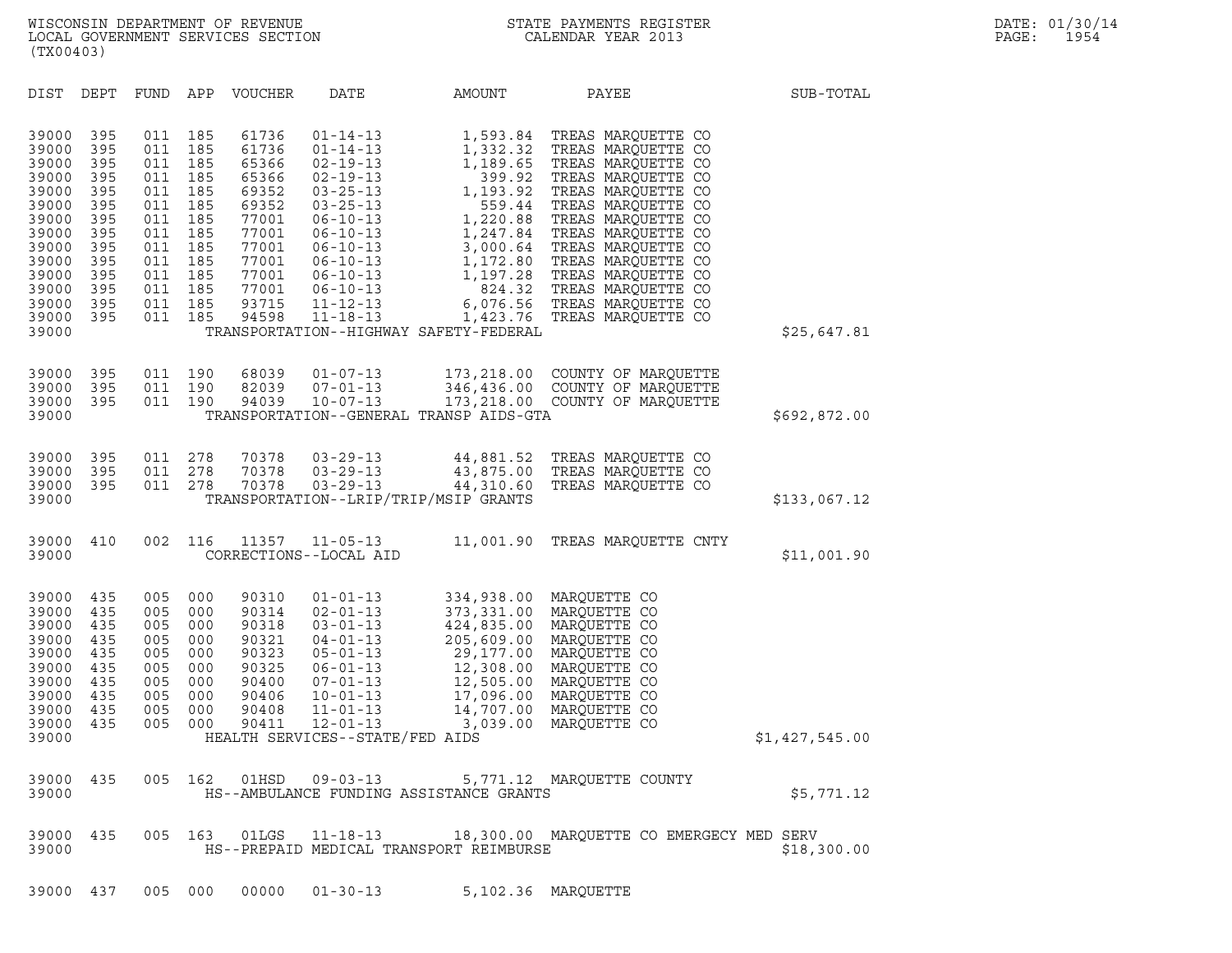DIST DEPT FUND APP VOUCHER DATE AMOUNT PAYEE PATE SUB-TOTAL 39000 437 005 000 00000 01-06-13 32,090.95 MARQUETTE CHILD SUPPORT 39000 437 005 000 00000 01-06-13 32,090.95 MARQUETTE CH:<br>39000 437 005 000 00000 03-05-13 9,757.30 MARQUETTE<br>39000 437 005 000 00000 04-10-13 46,273.19 MAROUETTE CH: 39000 437 005 000 00000 01-06-13 32,090.95 MARQUETTE CHILD SUPPORT<br>39000 437 005 000 00000 03-05-13 9,757.30 MARQUETTE<br>39000 437 005 000 00000 04-10-13 46,273.19 MARQUETTE CHILD SUPPORT<br>39000 437 005 000 00000 05-28-13 42, 39000 437 005 000 00000 01-06-13 32,090.95 MARQUETTE CH:<br>39000 437 005 000 00000 03-05-13 9,757.30 MARQUETTE CH:<br>39000 437 005 000 00000 04-10-13 46,273.19 MARQUETTE CH:<br>39000 437 005 000 00000 05-28-13 42,040.03 MARQUETTE 39000 437 005 000 00000 03-05-13 9,757.30 MARQUETTE<br>39000 437 005 000 00000 04-10-13 46,273.19 MARQUETTE CH:<br>39000 437 005 000 00000 05-05-13 42,040.03 MARQUETTE<br>39000 437 005 000 00000 06-05-13 25,630.28 MARQUETTE<br>39000 4 39000 437 005 000 00000 04-10-13 46,273.19 MARQUETTE CH:<br>39000 437 005 000 00000 05-28-13 42,040.03 MARQUETTE<br>39000 437 005 000 00000 05-05-13 25,630.28 MARQUETTE<br>39000 437 005 000 00000 06-19-13 7.847.45 MARQUETTE 39000 437 005 000 00000 05-28-13 42,040.03 MARQUETTE<br>39000 437 005 000 00000 05-05-13 25,630.28 MARQUETTE<br>39000 437 005 000 00000 06-30-13 7,847.45 MARQUETTE<br>39000 437 005 000 00000 06-30-13 7,847.45 MARQUETTE<br>39000 437 00 39000 437 005 000 00000 05-05-13 25,630.28 MARQUETTE<br>39000 437 005 000 00000 06-19-13 18.06 MARQUETTE<br>39000 437 005 000 00000 06-30-13 7,847.45 MARQUETTE<br>39000 437 005 000 00000 06-05-13 7,670.10 MARQUETTE<br>39000 437 005 00 39000 437 005 000 00000 06-19-13 18.06 MARQUETTE<br>39000 437 005 000 00000 06-30-13 7,847.45 MARQUETTE<br>39000 437 005 000 000000 06-05-13 7,670.10 MARQUETTE<br>39000 437 005 000 00000 07-05-13 39,197.29 MARQUETTE CHILD SUPPORT 39000 437 005 000 00000 06-30-13 7,847.45 MARQUETTE<br>39000 437 005 000 00000 06-05-13 7,670.10 MARQUETTE<br>39000 437 005 000 00000 07-05-13 39,2.00 MARQUETTE CHILD SUPPORT<br>39000 437 005 000 00000 08-07-11-13 39,197.29 MARQUET 39000 437 005 000 00000 06-05-13 7,670.10 MARQUETTE<br>39000 437 005 000 00000 07-05-13 39,197.29 MARQUETTE CH:<br>39000 437 005 000 00000 07-11-13 39,197.29 MARQUETTE CH:<br>39000 437 005 000 00000 08-30-13 12,936.05 MARQUETTE<br>390 39000 437 005 000 00000 07-05-13 39,197.29 MARQUETTE CH:<br>39000 437 005 000 00000 07-11-13 39,197.29 MARQUETTE CH:<br>39000 437 005 000 00000 08-07-13 12,936.05 MARQUETTE<br>39000 437 005 000 00000 09-31-13 139,555.47 MARQUETTE 39000 437 005 000 00000 07-11-13 39,197.29 MARQUETTE CH:<br>39000 437 005 000 00000 08-07-13 12,936.05 MARQUETTE<br>39000 437 005 000 00000 08-30-13 8,813.60 MARQUETTE<br>39000 437 005 000 00000 09-31-13 139,555.47 MARQUETTE<br>39000 39000 437 005 000 00000 08-07-13 12,936.05 MARQUETTE<br>39000 437 005 000 00000 08-30-13 8,813.60 MARQUETTE<br>39000 437 005 000 00000 09-31-13 139,555.47 MARQUETTE<br>39000 437 005 000 00000 10-05-13 14,504.66 MARQUETTE<br>39000 437 39000 437 005 000 00000 08-30-13 8,813.60 MARQUETTE<br>39000 437 005 000 00000 09-31-13 139,555.47 MARQUETTE<br>39000 437 005 000 00000 09-05-13 14,504.66 MARQUETTE<br>39000 437 005 000 00000 10-05-13 7,300.22 MARQUETTE 39000 437 005 000 00000 09-31-13 139,555.47 MARQUETTE<br>39000 437 005 000 00000 09-05-13 14,504.66 MARQUETTE<br>39000 437 005 000 00000 10-05-13 32.40 MARQUETTE<br>39000 437 005 000 00000 10-07-13 7,300.22 MARQUETTE CHILD SUPPORT<br> 39000 437 005 000 00000 09-05-13 14,504.66 MARQUETTE<br>39000 437 005 000 00000 10-05-13 32.40 MARQUETTE CHILD SUPPORT<br>39000 437 005 000 00000 10-30-13 7,300.22 MARQUETTE CHILD SUPPORT<br>39000 437 005 000 00000 11-05-13 17,685. 39000 437 005 000 00000 10-05-13 32.40 MARQUETTE<br>39000 437 005 000 00000 10-07-13 7,300.22 MARQUETTE CH:<br>39000 437 005 000 00000 10-30-13 9,289.14 MARQUETTE CH:<br>39000 437 005 000 00000 11-05-13 17,685.65 MARQUETTE<br>39000 43 39000 437 005 000 00000 10-07-13 7,300.22 MARQUETTE CHILD SUPPORT<br>39000 437 005 000 00000 10-30-13 9,289.14 MARQUETTE CHILD SUPPORT<br>39000 437 005 000 00000 11-05-13 17,685.65 MARQUETTE CHILD SUPPORT<br>39000 437 005 000 00000 39000 437 005 000 00000 10-30-13 9,289.14 MARQUETTE CH:<br>39000 437 005 000 00000 11-05-13 17,685.65 MARQUETTE<br>39000 437 005 000 00000 11-05-13 29,367.98 MARQUETTE CH:<br>39000 437 005 000 00000 12-22-13 17,858.77 MARQUETTE<br>390 <sup>39000</sup> CHILDREN & FAMILIES--STATE/FEDERAL AIDS \$473,792.95 39000 455 002 202 00722 04-12-13 639.25 TREAS MARQUETTE CO 39000 455 002 202 00735 05-02-13 639.25 TREAS MARQUETTE CO <sup>39000</sup> JUSTICE--LAW ENFORCEMENT TRAINING REIMB \$1,278.50 39000 455 002 221 04847 07-30-13 320.00 TREAS MARQUETTE CO <sup>39000</sup> JUSTICE--LAW ENFORCEMENT SERVICES AID \$320.00 39000 JUSTICE--LAW ENFORCEMENT SERVICES AID

| 39000 | 455 | 002 | -231 | 00394 | $02 - 11 - 13$                    | 5,120.00 | TREAS MAROUETTE CO          |             |
|-------|-----|-----|------|-------|-----------------------------------|----------|-----------------------------|-------------|
| 39000 | 455 | 002 | -231 | 00722 | $04 - 12 - 13$                    | 1,190.00 | TREAS MAROUETTE CO          |             |
| 39000 | 455 | 002 | -231 | 00733 | $05 - 02 - 13$                    |          | 3,000.00 TREAS MAROUETTE CO |             |
| 39000 | 455 | 002 | 231  | 00735 | $05 - 02 - 13$                    |          | 1,658.25 TREAS MAROUETTE CO |             |
| 39000 |     |     |      |       | JUSTICE--LAW ENFORCEMENT TRAINING |          |                             | \$10,968.25 |
|       |     |     |      |       |                                   |          |                             |             |

- 39000 JUSTICE--LAW ENFORCEMENT TRAINING<br>39000 455 002 503 00039 03-12-13 13,387.93 TREAS MARQUETTE CNTY<br>39000 JUSTICE--VICTIM/WITNESS SERVICES AID 39000 455 002 503 00039 03-12-13 13,387.93 TREAS\_MARQUETTE\_CNTY<br>39000 JUSTICE--VICTIM/WITNESS\_SERVICES\_AID
- 39000 JUSTICE--VICTIM/WITNESS SERVICES AID<br>39000 455 002 532 04772 07-30-13 13,448.77 TREAS MARQUETTE CNTY<br>39000 JUSTICE--VICTIM/WITNESS ASSISTANCE SERV <sup>39000</sup> JUSTICE--VICTIM/WITNESS ASSISTANCE SERV \$13,448.77 39000 455 002 532 04772 07-30-13 13,440.77<br>39000 JUSTICE--VICTIM/WITNESS ASSISTANCE SERV \$13,448.77

| 39000 465 002 308 |  | 00862 | $12 - 03 - 13$                   |                                          | 1,695.00 TREAS MAROUETTE CNTY |             |
|-------------------|--|-------|----------------------------------|------------------------------------------|-------------------------------|-------------|
| 39000 465 002 308 |  |       | 01302 07-12-13                   |                                          | 5,382.00 TREAS MAROUETTE CNTY |             |
|                   |  |       | 39000 465 002 308 01320 07-23-13 |                                          | 4,858.00 TREAS MAROUETTE CNTY |             |
| 39000             |  |       |                                  | MILITARY AFFAIRS-EMER MGMT-RESPONSE EOMT |                               | \$11,935.00 |

39000 465 002 337 00688 06-28-13 2,638.00 TREAS MARQUETTE CNTY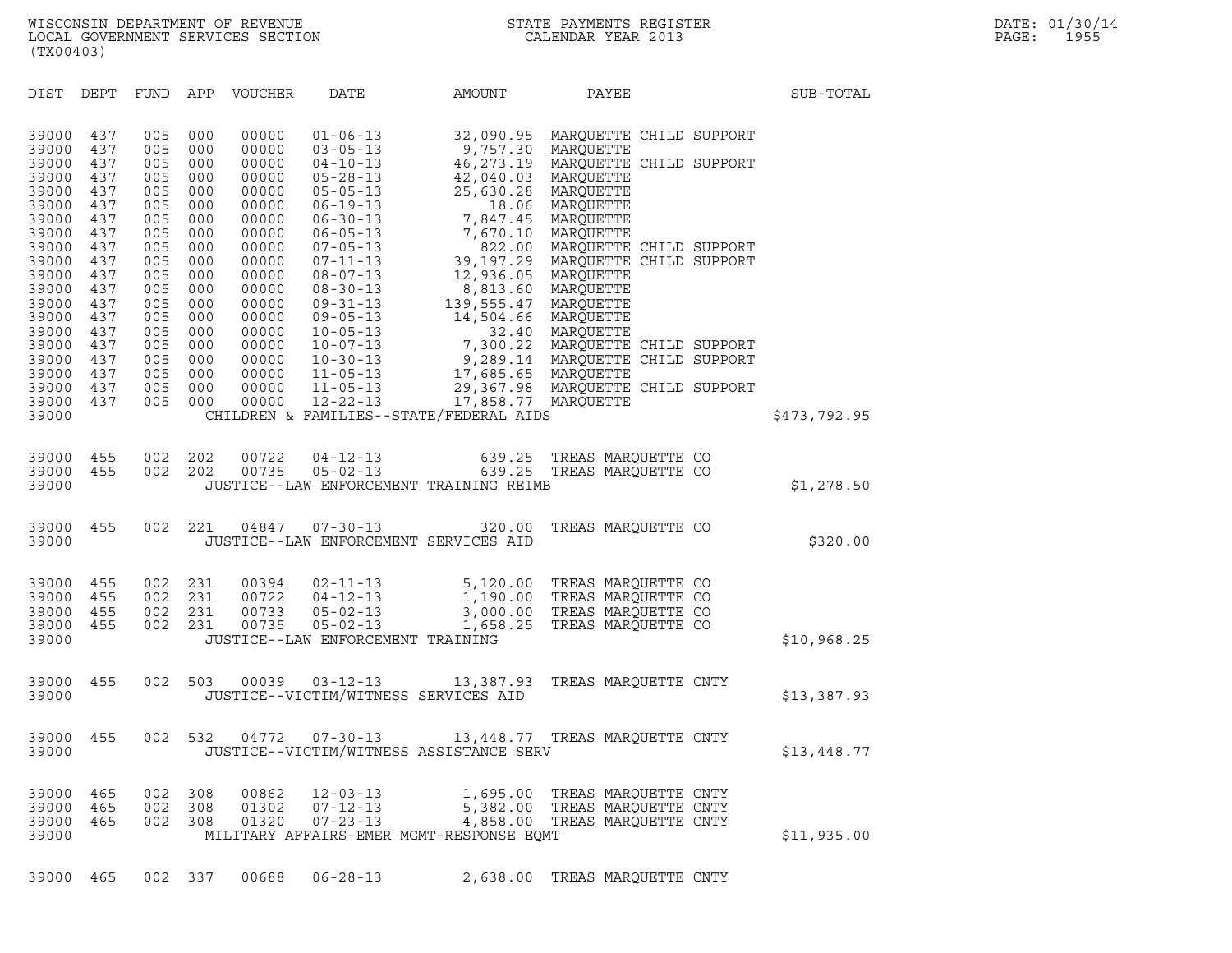| (TX00403)                                                                                                                                                                                                       |                                                                                                                                                        |                                                                                                                                                                                                                                                                             |                                                                                                                                                                                                    | WISCONSIN DEPARTMENT OF REVENUE<br>LOCAL GOVERNMENT SERVICES SECTION<br>(TWO0400)                                                                                                                                                                                                                                                                                                                                                                                                                                            |                                                                                                                                   |                                                                                                                                                                                                                                                                                                                                                          |             | DATE: 01/30/14<br>PAGE:<br>1956 |
|-----------------------------------------------------------------------------------------------------------------------------------------------------------------------------------------------------------------|--------------------------------------------------------------------------------------------------------------------------------------------------------|-----------------------------------------------------------------------------------------------------------------------------------------------------------------------------------------------------------------------------------------------------------------------------|----------------------------------------------------------------------------------------------------------------------------------------------------------------------------------------------------|------------------------------------------------------------------------------------------------------------------------------------------------------------------------------------------------------------------------------------------------------------------------------------------------------------------------------------------------------------------------------------------------------------------------------------------------------------------------------------------------------------------------------|-----------------------------------------------------------------------------------------------------------------------------------|----------------------------------------------------------------------------------------------------------------------------------------------------------------------------------------------------------------------------------------------------------------------------------------------------------------------------------------------------------|-------------|---------------------------------|
|                                                                                                                                                                                                                 |                                                                                                                                                        |                                                                                                                                                                                                                                                                             |                                                                                                                                                                                                    | DIST DEPT FUND APP VOUCHER DATE AMOUNT PAYEE SUB-TOTAL                                                                                                                                                                                                                                                                                                                                                                                                                                                                       |                                                                                                                                   |                                                                                                                                                                                                                                                                                                                                                          |             |                                 |
|                                                                                                                                                                                                                 |                                                                                                                                                        |                                                                                                                                                                                                                                                                             |                                                                                                                                                                                                    | 39000 MILITARY AFFAIRS-EMERGENCY MGMT PLANNING S2,638.00                                                                                                                                                                                                                                                                                                                                                                                                                                                                     |                                                                                                                                   |                                                                                                                                                                                                                                                                                                                                                          |             |                                 |
| 39000 465<br>39000 465<br>39000 465<br>39000                                                                                                                                                                    |                                                                                                                                                        |                                                                                                                                                                                                                                                                             |                                                                                                                                                                                                    | 002 342 00296 01-16-13 12,581.66 TREAS_MARQUETTE_CNTY<br>002 342 00580 03-18-13 2,652.51 TREAS_MARQUETTE_CNTY<br>002 342 00759 08-14-13 12,338.80 TREAS_MARQUETTE_CNTY<br>MILITARY AFFAIRS-EMERGENCY MGMT-FED FUND                                                                                                                                                                                                                                                                                                           |                                                                                                                                   |                                                                                                                                                                                                                                                                                                                                                          | \$27,572.97 |                                 |
| 39000 485                                                                                                                                                                                                       |                                                                                                                                                        |                                                                                                                                                                                                                                                                             |                                                                                                                                                                                                    | 002 127 05191 06-06-13 850.00 TREAS MARQUETTE CNTY<br>VETERANS AFFAIRS GRANTS<br>39000 VETERANS AFFAIRS GRANTS                                                                                                                                                                                                                                                                                                                                                                                                               |                                                                                                                                   |                                                                                                                                                                                                                                                                                                                                                          | \$850.00    |                                 |
|                                                                                                                                                                                                                 |                                                                                                                                                        |                                                                                                                                                                                                                                                                             |                                                                                                                                                                                                    | 39000 485 082 267 05191 06-06-13 3,825.00 TREAS MARQUETTE CNTY<br>39000 VETERANS AFFAIRS--GRANTS TO COUNTIES                                                                                                                                                                                                                                                                                                                                                                                                                 |                                                                                                                                   |                                                                                                                                                                                                                                                                                                                                                          | \$3,825.00  |                                 |
|                                                                                                                                                                                                                 |                                                                                                                                                        |                                                                                                                                                                                                                                                                             |                                                                                                                                                                                                    | $39000$ 485 082 280 02492 01-02-13 2,245.47 TREAS MARQUETTE CNTY<br>39000 VETERANS AFFAIRS--GRANTS                                                                                                                                                                                                                                                                                                                                                                                                                           |                                                                                                                                   |                                                                                                                                                                                                                                                                                                                                                          | \$2,245.47  |                                 |
|                                                                                                                                                                                                                 |                                                                                                                                                        |                                                                                                                                                                                                                                                                             |                                                                                                                                                                                                    | 39000 485 083 370 05191 06-06-13 3,825.00 TREAS MARQUETTE CNTY<br>39000 VETERANS AFFAIRS--GRANTS TO COUNTIES                                                                                                                                                                                                                                                                                                                                                                                                                 |                                                                                                                                   |                                                                                                                                                                                                                                                                                                                                                          | \$3,825.00  |                                 |
| 39000 505                                                                                                                                                                                                       |                                                                                                                                                        |                                                                                                                                                                                                                                                                             |                                                                                                                                                                                                    | 002 116 01315 09-06-13 26,996.00 TREAS MARQUETTE CO<br>39000 DOA--LAND INFORMATION BOARD GRANTS                                                                                                                                                                                                                                                                                                                                                                                                                              |                                                                                                                                   |                                                                                                                                                                                                                                                                                                                                                          | \$26,996.00 |                                 |
| 39000<br>39000<br>39000<br>39000<br>39000<br>39000<br>39000<br>39000<br>39000<br>39000 505<br>39000<br>39000<br>39000<br>39000<br>39000<br>39000<br>39000<br>39000<br>39000<br>39000<br>39000<br>39000<br>39000 | 505<br>505<br>505<br>505<br>505<br>505<br>505<br>505<br>505<br>505<br>002<br>505<br>505<br>505<br>505<br>505<br>505<br>505<br>505<br>505<br>505<br>505 | 002 155<br>002 155<br>002 155<br>002 155<br>002 155<br>002 155<br>002 155<br>002 155<br>002 155<br>002 155<br>155<br>155<br>002<br>002<br>155<br>002<br>155<br>002<br>155<br>155<br>002<br>155<br>002<br>002<br>155<br>002<br>155<br>155<br>002<br>155<br>002<br>155<br>002 | 60045<br>60045<br>60075<br>60075<br>60138<br>60138<br>60205<br>60205<br>60269<br>60269<br>60355<br>60355<br>60429<br>60429<br>60492<br>60492<br>60636<br>60636<br>60683<br>60683<br>60780<br>60780 | 08-07-13<br>08-07-13<br>1,340.08<br>1,480.20<br>1,480.20<br>TREAS MARQUETTE CNTY SOCI<br>08-26-13<br>1,256.50<br>TREAS MARQUETTE CNTY SOCI<br>09-25-13<br>1,256.50<br>TREAS MARQUETTE CNTY SOCI<br>09-25-13<br>1,256.50<br>TREAS MARQUETTE CNTY SOCI<br>10-2<br>$12 - 27 - 13$<br>$12 - 27 - 13$<br>$01 - 30 - 13$<br>$01 - 30 - 13$<br>$02 - 26 - 13$<br>$02 - 26 - 13$<br>$04 - 24 - 13$<br>$04 - 24 - 13$<br>$05 - 08 - 13$<br>$05 - 08 - 13$<br>$06 - 26 - 13$<br>$06 - 26 - 13$<br>DOA-HOUSING ASSISTANCE-FEDERAL FUNDS | 475.06<br>54.15<br>1,633.16<br>2,006.34<br>1,909.24<br>1,281.75<br>2,252.88<br>3,018.88<br>177.27<br>478.02<br>2,746.29<br>240.09 | TREAS MARQUETTE CNTY SOCI<br>TREAS MARQUETTE CNTY SOCI<br>TREAS MARQUETTE CNTY SOCI<br>TREAS MARQUETTE CNTY SOCI<br>TREAS MARQUETTE CNTY SOCI<br>TREAS MARQUETTE CNTY SOCI<br>TREAS MARQUETTE CNTY SOCI<br>TREAS MARQUETTE CNTY SOCI<br>TREAS MARQUETTE CNTY SOCI<br>TREAS MARQUETTE CNTY SOCI<br>TREAS MAROUETTE CNTY SOCI<br>TREAS MARQUETTE CNTY SOCI | \$25,319.21 |                                 |

39000 505 002 650 05175 01-07-13 4,350.00 TREAS MARQUETTE CO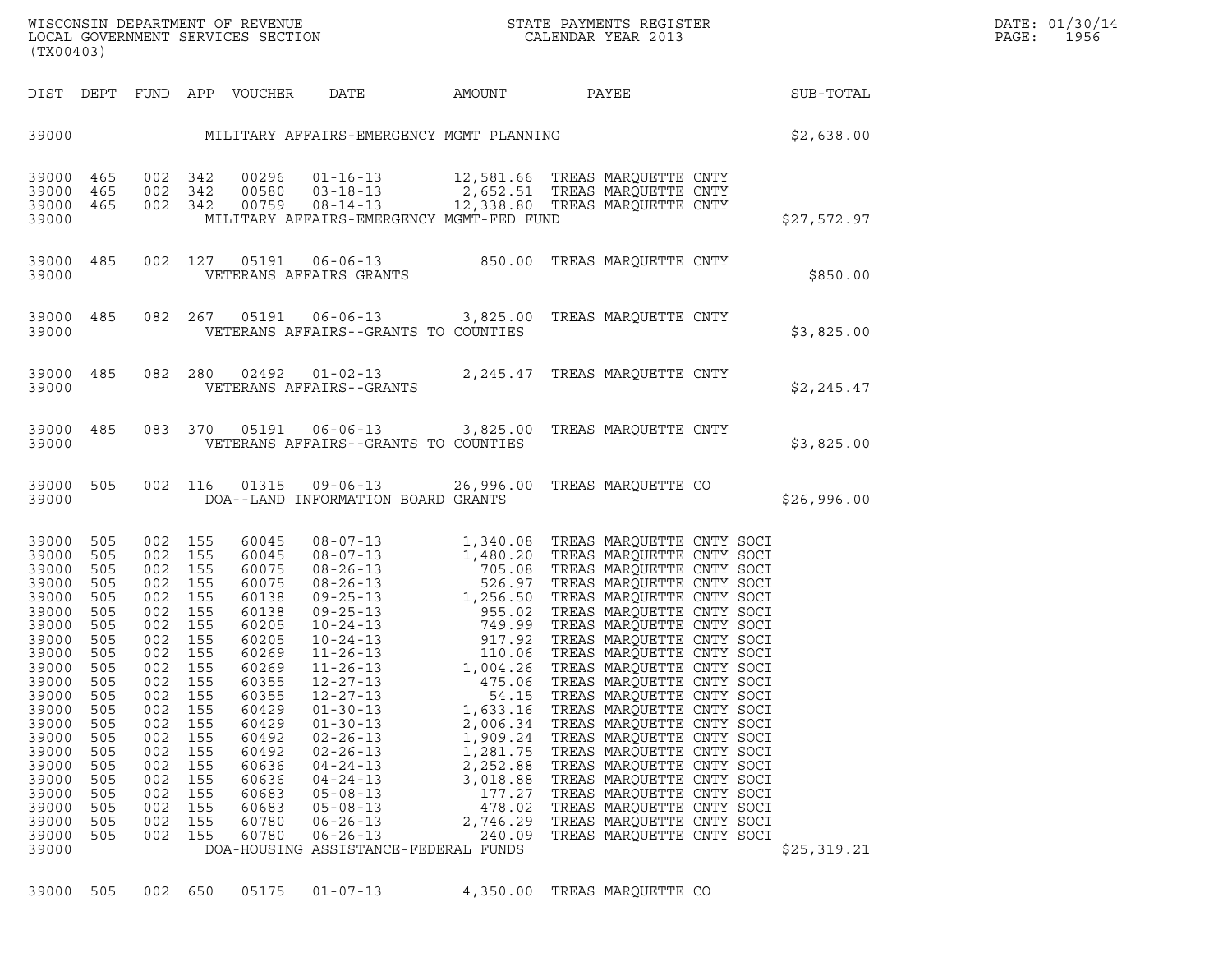| (TX00403)                                                                                                                                                                                                                                                                                             |                                                                                                                                                                                                                              |                                                                                                                                                                                                                              |                                                                                                                                                                                                                              |                            |                                                                    |                                                                                                                                                                                                                                       |                                                                      |  |                |
|-------------------------------------------------------------------------------------------------------------------------------------------------------------------------------------------------------------------------------------------------------------------------------------------------------|------------------------------------------------------------------------------------------------------------------------------------------------------------------------------------------------------------------------------|------------------------------------------------------------------------------------------------------------------------------------------------------------------------------------------------------------------------------|------------------------------------------------------------------------------------------------------------------------------------------------------------------------------------------------------------------------------|----------------------------|--------------------------------------------------------------------|---------------------------------------------------------------------------------------------------------------------------------------------------------------------------------------------------------------------------------------|----------------------------------------------------------------------|--|----------------|
| DIST                                                                                                                                                                                                                                                                                                  |                                                                                                                                                                                                                              |                                                                                                                                                                                                                              |                                                                                                                                                                                                                              | DEPT FUND APP VOUCHER DATE |                                                                    | AMOUNT                                                                                                                                                                                                                                | PAYEE                                                                |  | SUB-TOTAL      |
| 39000                                                                                                                                                                                                                                                                                                 |                                                                                                                                                                                                                              | DOA--JUSTICE-ASSISTANCE-FEDERAL ARRA FDS<br>\$4,350.00                                                                                                                                                                       |                                                                                                                                                                                                                              |                            |                                                                    |                                                                                                                                                                                                                                       |                                                                      |  |                |
| 39000<br>39000<br>39000<br>39000<br>39000<br>39000<br>39000<br>39000<br>39000<br>39000<br>39000<br>39000<br>39000<br>39000<br>39000<br>39000<br>39000<br>39000<br>39000<br>39000<br>39000<br>39000<br>39000<br>39000<br>39000<br>39000<br>39000<br>39000<br>39000<br>39000<br>39000<br>39000<br>39000 | 505<br>505<br>505<br>505<br>505<br>505<br>505<br>505<br>505<br>505<br>505<br>505<br>505<br>505<br>505<br>505<br>505<br>505<br>505<br>505<br>505<br>505<br>505<br>505<br>505<br>505<br>505<br>505<br>505<br>505<br>505<br>505 | 035<br>035<br>035<br>035<br>035<br>035<br>035<br>035<br>035<br>035<br>035<br>035<br>035<br>035<br>035<br>035<br>035<br>035<br>035<br>035<br>035<br>035<br>035<br>035<br>035<br>035<br>035<br>035<br>035<br>035<br>035<br>035 | 371<br>371<br>371<br>371<br>371<br>371<br>371<br>371<br>371<br>371<br>371<br>371<br>371<br>371<br>371<br>371<br>371<br>371<br>371<br>371<br>371<br>371<br>371<br>371<br>371<br>371<br>371<br>371<br>371<br>371<br>371<br>371 |                            |                                                                    | 711 60045 08-07-13 416.17 TREAS MARQUETTE CNTY SOCI<br>711 60045 08-07-13 374.18 TREAS MARQUETTE CNTY SOCI<br>716 0045 08-07-13 304.18 TREAS MARQUETTE CNTY SOCI<br>716 00075 08-26-13 1,417.15 TREAS MARQUETTE CNTY SOCI<br>716 0075 |                                                                      |  | \$16,787.48    |
| 39000<br>39000<br>39000                                                                                                                                                                                                                                                                               | 835<br>835                                                                                                                                                                                                                   | 002<br>002                                                                                                                                                                                                                   | 105<br>105                                                                                                                                                                                                                   |                            | 43939 07-22-13<br>81042 11-18-13<br>REVENUE--STATE SHARED REVENUES |                                                                                                                                                                                                                                       | 11,207.25 TREAS MARQUETTE CNTY<br>45,367.23 TREAS MARQUETTE CNTY     |  | \$56,574.48    |
| 39000<br>39000                                                                                                                                                                                                                                                                                        | 835                                                                                                                                                                                                                          | 002                                                                                                                                                                                                                          | 109                                                                                                                                                                                                                          | 01039                      | $07 - 22 - 13$<br>REVENUE--EXEMPT COMPUTER AID                     |                                                                                                                                                                                                                                       | 5,223.00 TREAS MARQUETTE CNTY                                        |  | \$5,223.00     |
| 39000 835<br>39000 835<br>39000                                                                                                                                                                                                                                                                       |                                                                                                                                                                                                                              | 002<br>002                                                                                                                                                                                                                   | 302<br>302                                                                                                                                                                                                                   | 10058<br>11058             | $07 - 22 - 13$<br>$07 - 22 - 13$                                   | REVENUE-FIRST DOLLAR/SCHOOL LEVY CREDITS                                                                                                                                                                                              | 2,187,022.59 TREAS MARQUETTE CNTY<br>599,217.93 TREAS MAROUETTE CNTY |  | \$2,786,240.52 |
| 39000                                                                                                                                                                                                                                                                                                 | 835                                                                                                                                                                                                                          |                                                                                                                                                                                                                              | 021 363                                                                                                                                                                                                                      |                            | 37197 03-25-13                                                     |                                                                                                                                                                                                                                       | 378,667.41 TREAS MARQUETTE CNTY                                      |  |                |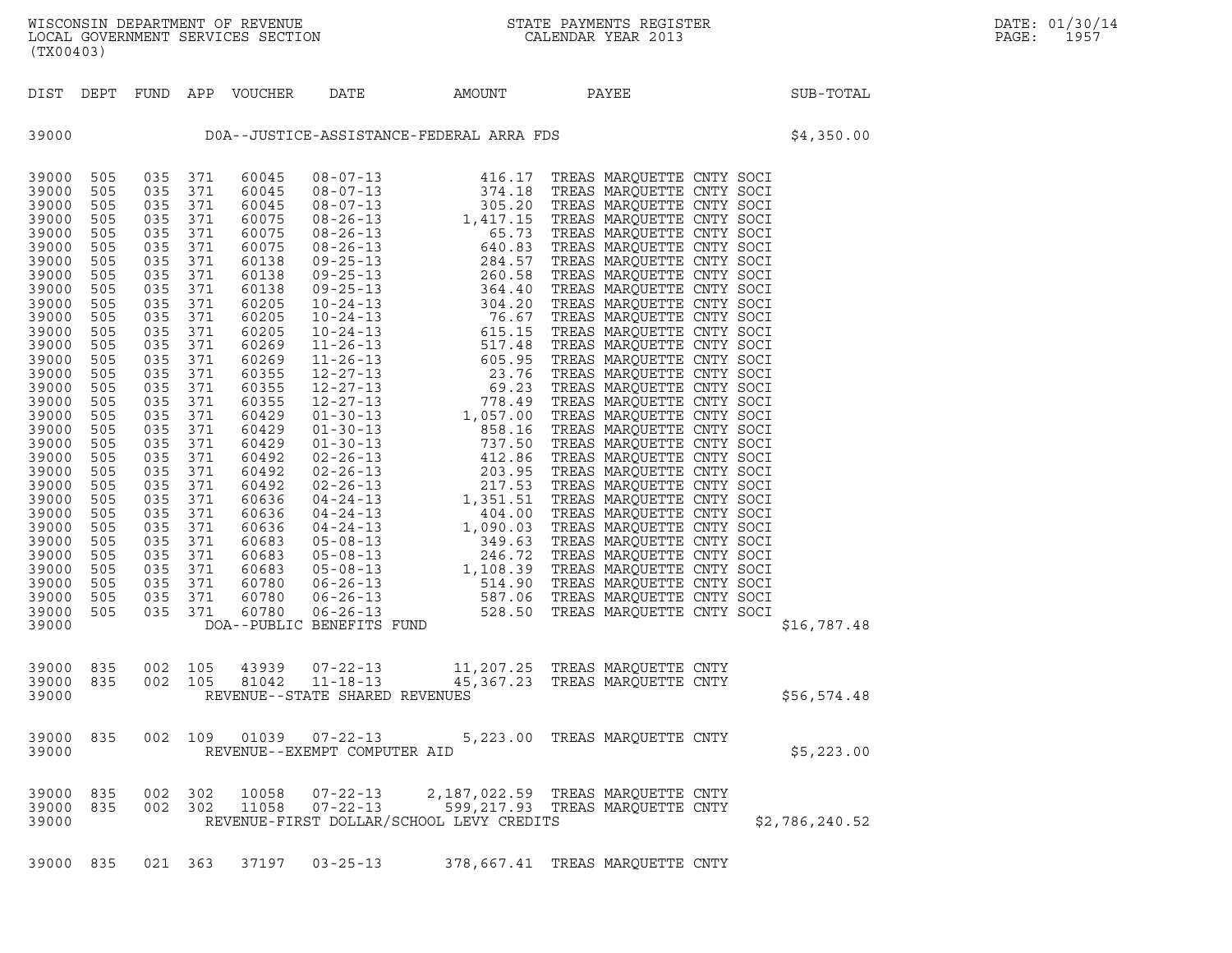| WISCONSIN DEPARTMENT OF REVENUE<br>LOCAL GOVERNMENT SERVICES SECTION<br>(TX00403) |             |     |         |                               |                                              | STATE PAYMENTS REGISTER<br>CALENDAR YEAR 2013 |                | DATE: 01/30/14<br>PAGE:<br>1958 |
|-----------------------------------------------------------------------------------|-------------|-----|---------|-------------------------------|----------------------------------------------|-----------------------------------------------|----------------|---------------------------------|
| DIST<br>DEPT                                                                      | <b>FUND</b> | APP | VOUCHER | DATE                          | AMOUNT                                       | PAYEE                                         | SUB-TOTAL      |                                 |
| 39000                                                                             |             |     |         | REVENUE--LOTTERY CREDIT -     |                                              |                                               | \$378,667.41   |                                 |
| 835<br>39000<br>39000                                                             | 021         | 366 | CR120   | $02 - 15 - 13$                | 79.68<br>REVENUE--LOTTERY CREDIT LATE CLAIMS | TREAS MAROUETTE                               | \$79.68        |                                 |
| 39000                                                                             |             |     |         | DISTRICT TOTAL APPROPRIATIONS |                                              |                                               | \$6,555,633.69 |                                 |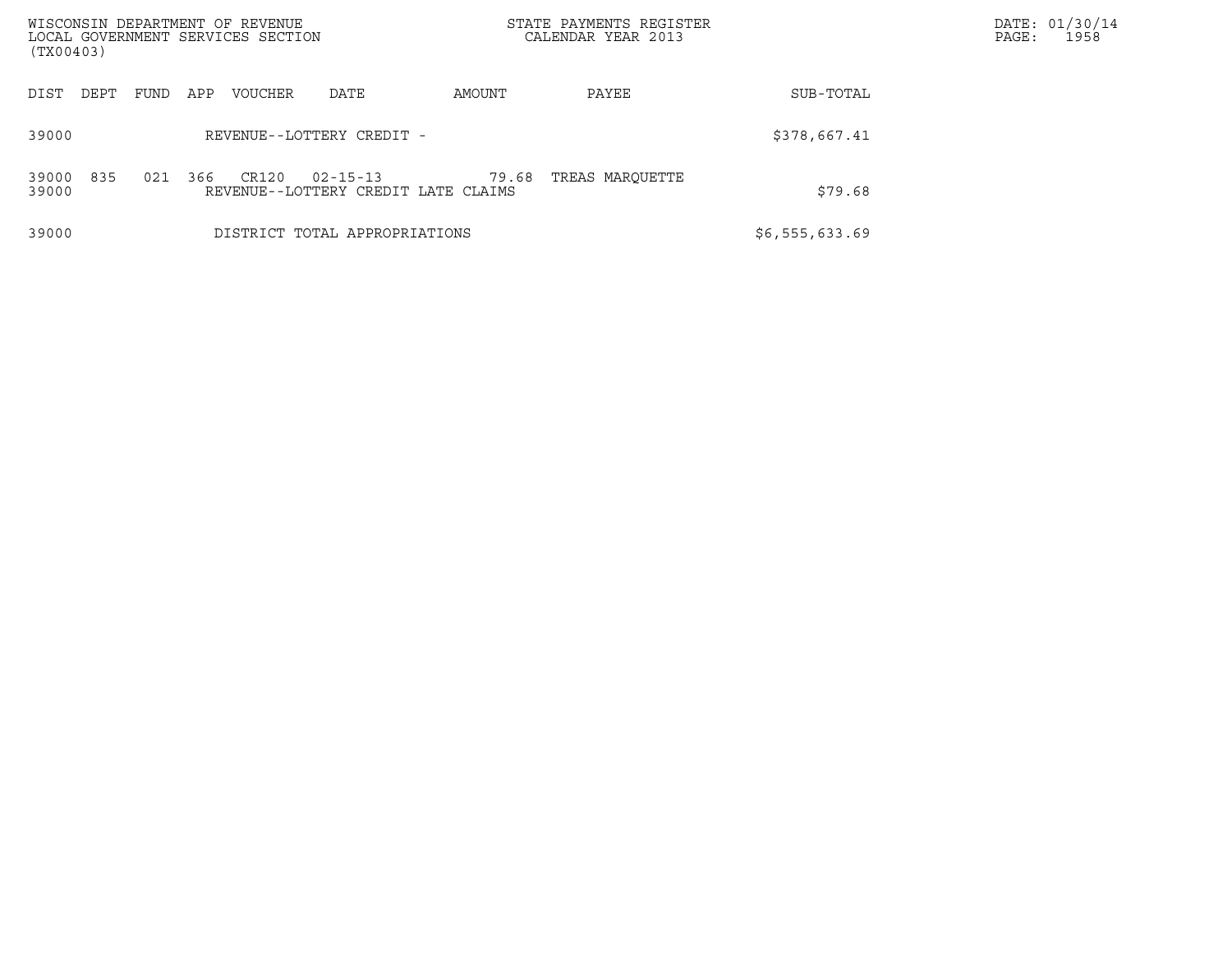| DATE: | 01/30/14 |
|-------|----------|
| PAGE: | 1959     |

| $\tt WISCONSIM DEPARTMENT OF REVENUE$ $\tt WISCONS IN DEPARTMENT SERVICES SECTION$ $\tt SCALENDAR YEAR$ $2013$<br>(TX00403) |            |     |                                          |                  |                                                              |                                          |                                                                                                                                                                                                     | DATE: 01/30/14<br>PAGE:<br>1959 |  |
|-----------------------------------------------------------------------------------------------------------------------------|------------|-----|------------------------------------------|------------------|--------------------------------------------------------------|------------------------------------------|-----------------------------------------------------------------------------------------------------------------------------------------------------------------------------------------------------|---------------------------------|--|
|                                                                                                                             | DIST DEPT  |     |                                          | FUND APP VOUCHER | DATE                                                         | AMOUNT                                   | PAYEE                                                                                                                                                                                               | SUB-TOTAL                       |  |
| 39002 165<br>39002                                                                                                          |            |     | 002 225                                  |                  |                                                              | SAFETY/PROF SERV--FIRE INSURANCE DUES    | 00985  07-03-13  2,874.46  TREAS TN BUFFALO                                                                                                                                                         | \$2,874.46                      |  |
| 39002 370<br>39002 370<br>39002                                                                                             |            |     | 000 001<br>000 001                       | 01DNR            | $03 - 13 - 13$                                               | NAT RESOURCES-SEVERANCE/YIELD/WITHDRAWAL | 637.06 TREAS TOWN BUFFALO<br>03DNR  07-03-13  1,216.89 TREAS TOWN BUFFALO                                                                                                                           | \$1,853.95                      |  |
| 39002<br>39002 370<br>39002                                                                                                 | 370        |     | 002 503<br>002 503                       | 15885<br>15885   | $02 - 06 - 13$                                               | NAT RESOURCES--AIDS IN LIEU OF TAXES     | 02-06-13 3,251.40 TREAS TN BUFFALO<br>11,393.81 TREAS TN BUFFALO<br>TOWN SHARE 814.20                                                                                                               | \$14,645.21                     |  |
| 39002<br>39002                                                                                                              | 370        |     | 012 571                                  | 36505            |                                                              | NAT RESOURCES--FOREST CROP/MFL/CO FOREST | 06-10-13 329.99 TREAS TN BUFFALO                                                                                                                                                                    | \$329.99                        |  |
| 39002<br>39002 370<br>39002<br>39002 370<br>39002                                                                           | 370<br>370 |     | 012 579<br>012 579<br>012 579<br>012 579 | 18627<br>18627   | $04 - 15 - 13$                                               | NAT RESOURCES--AIDS IN LIEU OF TAXES     | 18627  04-15-13   11.18   TREAS TN BUFFALO<br>18627  04-15-13   801.02   TREAS TN BUFFALO<br>18627  04-15-13   135.84   TREAS TOWN BUFFAI<br>135.84 TREAS TOWN BUFFALO<br>848.49 TREAS TOWN BUFFALO | \$1,796.53                      |  |
| 39002 395<br>39002<br>39002 395<br>39002 395<br>39002                                                                       | 395        |     | 011 191<br>011 191<br>011 191<br>011 191 |                  | 76986 04-01-13                                               | TRANSPORTATION--GENERAL TRANSP AIDS-GTA  | 70986  01-07-13  24,125.90  TOWN OF BUFFALO<br>24, 125.90 TOWN OF BUFFALO<br>24,125.90 TOWN OF BUFFALO<br>24,125.92 TOWN OF BUFFALO                                                                 | \$96,503.62                     |  |
| 39002<br>39002 835<br>39002                                                                                                 | 835        | 002 | 105<br>002 105                           | 43921<br>81023   | $07 - 22 - 13$<br>11-18-13<br>REVENUE--STATE SHARED REVENUES |                                          | 1,853.07 TREAS TN BUFFALO<br>10,493.59 TREAS TN BUFFALO                                                                                                                                             | \$12,346.66                     |  |
| 39002 835<br>39002                                                                                                          |            |     | 002 109                                  | 02893            | $07 - 22 - 13$<br>REVENUE--EXEMPT COMPUTER AID               |                                          | 2.00 TREAS TN BUFFALO                                                                                                                                                                               | \$2.00                          |  |
| 39002<br>39002                                                                                                              | 835        |     |                                          |                  | 021 363 35758 03-25-13<br>REVENUE--LOTTERY CREDIT -          |                                          | 2,035.43 TREAS TN BUFFALO                                                                                                                                                                           | \$2,035.43                      |  |
| 39002                                                                                                                       |            |     |                                          |                  | DISTRICT TOTAL APPROPRIATIONS                                |                                          |                                                                                                                                                                                                     | \$132,387.85                    |  |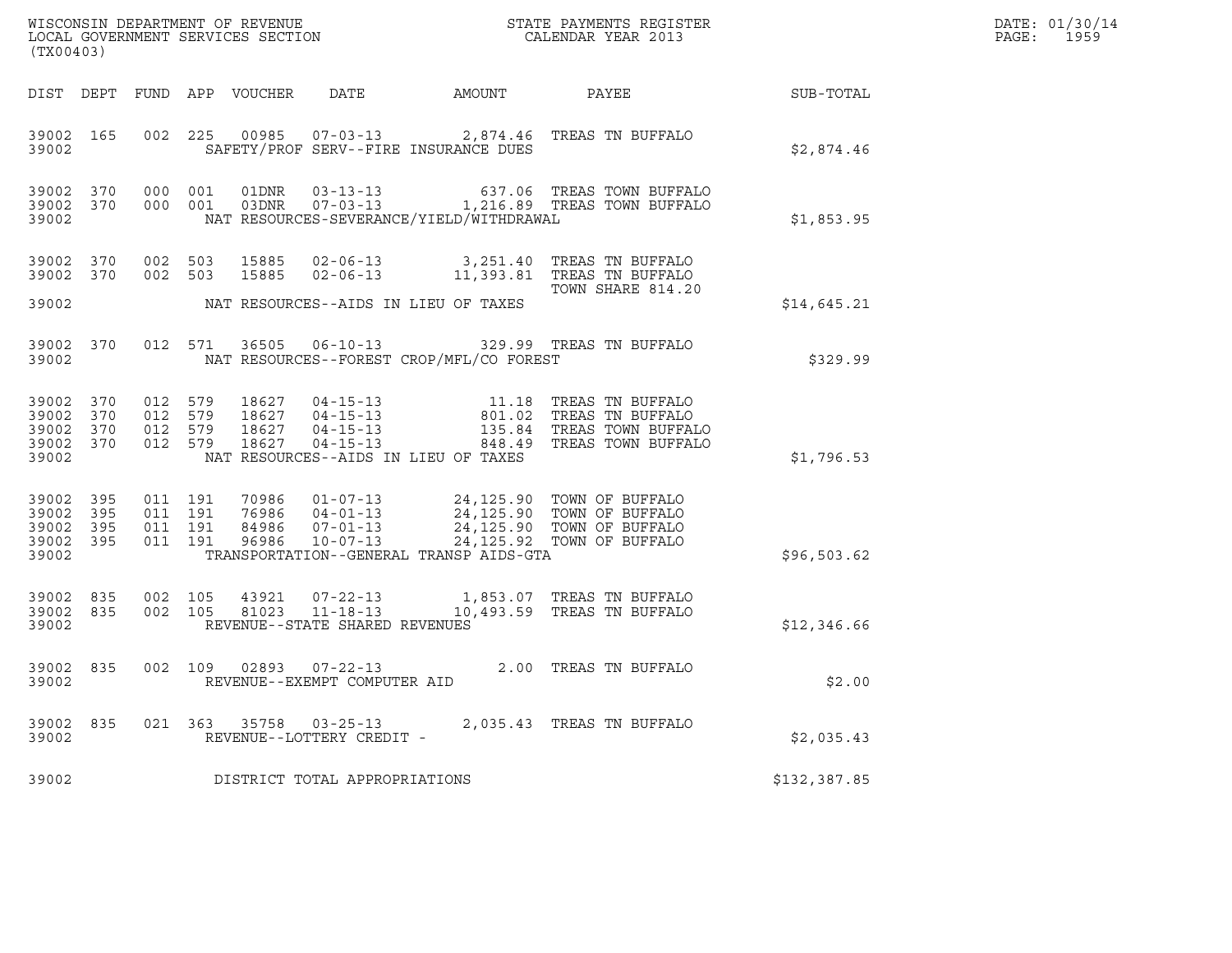| DATE: | 01/30/14 |
|-------|----------|
| PAGE: | 1960     |

| WISCONSIN DEPARTMENT OF REVENUE ${\small \begin{array}{ll} \text{MISCONS} \text{IN} \text{DEPATH} \\ \text{LOCAL} \text{ GOVERNMENT} \text{ SERVICES} \text{SECTION} \\ \end{array} }$<br>(TX00403) |                                                  |                               |         |                            |                                |                                            |                                                                                                                                                                                                                              |              | DATE: 01/30/14<br>PAGE:<br>1960 |
|-----------------------------------------------------------------------------------------------------------------------------------------------------------------------------------------------------|--------------------------------------------------|-------------------------------|---------|----------------------------|--------------------------------|--------------------------------------------|------------------------------------------------------------------------------------------------------------------------------------------------------------------------------------------------------------------------------|--------------|---------------------------------|
|                                                                                                                                                                                                     |                                                  |                               |         | DIST DEPT FUND APP VOUCHER |                                | DATE AMOUNT                                | PAYEE SUB-TOTAL                                                                                                                                                                                                              |              |                                 |
| 39004                                                                                                                                                                                               | 39004 165                                        |                               |         |                            |                                | SAFETY/PROF SERV--FIRE INSURANCE DUES      | 002 225 00986 07-03-13 2,752.23 TREAS TN CRYSTAL LAKE                                                                                                                                                                        | \$2,752.23   |                                 |
| 39004                                                                                                                                                                                               | 39004 370                                        | 39004 370 000 001             |         |                            |                                | NAT RESOURCES-SEVERANCE/YIELD/WITHDRAWAL   | 000 001 01DNR 03-13-13 445.74 TREAS TOWN CRYSTAL LAKE 000 001 02DNR 07-03-13 1,091.76 TREAS TOWN CRYSTAL LAKE                                                                                                                | \$1,537.50   |                                 |
|                                                                                                                                                                                                     | 39004 370<br>39004 370                           | 002 503<br>002 503            |         |                            |                                |                                            | 15886  02-06-13   5,145.34   TREAS TN CRYSTAL LAKE<br>15886  02-06-13   451.38   TREAS TN CRYSTAL LAKE                                                                                                                       |              |                                 |
|                                                                                                                                                                                                     |                                                  |                               |         |                            |                                | 39004 NAT RESOURCES--AIDS IN LIEU OF TAXES | TOWN SHARE 407.08                                                                                                                                                                                                            | \$5,596.72   |                                 |
| 39004                                                                                                                                                                                               | 39004 370                                        |                               |         |                            |                                | NAT RESOURCES--FOREST CROP/MFL/CO FOREST   | 012 571 36506 06-10-13 567.00 TREAS TN CRYSTAL LAKE                                                                                                                                                                          | \$567.00     |                                 |
|                                                                                                                                                                                                     | 39004 370<br>39004 370<br>39004 370<br>39004 370 |                               |         |                            |                                | 39004 NAT RESOURCES--AIDS IN LIEU OF TAXES | 012 579 18628 04-15-13 168.02 TREAS TN CRYSTAL LAKE<br>012 579 18628 04-15-13 2,510.46 TREAS TN CRYSTAL LAKE<br>012 579 18628 04-15-13 212.22 TREAS TOWN CRYSTAL LAKE<br>012 579 18628 04-15-13 1.65 TREAS TOWN CRYSTAL LAKE | \$2,892.35   |                                 |
| 39004 395<br>39004 395<br>39004 395<br>39004                                                                                                                                                        | 39004 395                                        | 011 191<br>011 191<br>011 191 | 011 191 |                            |                                | TRANSPORTATION--GENERAL TRANSP AIDS-GTA    | 70987  01-07-13  18,608.43  TOWN OF CRYSTAL LAKE<br>76987  04-01-13  18,608.43  TOWN OF CRYSTAL LAKE<br>84987  07-01-13  18,608.43  TOWN OF CRYSTAL LAKE<br>96987  10-07-13  18,608.43  TOWN OF CRYSTAL LAKE                 | \$74,433.72  |                                 |
|                                                                                                                                                                                                     | 39004 395                                        | 39004                         |         |                            |                                | TRANSPORTATION--LRIP/TRIP/MSIP GRANTS      | 011  278  98332  12-30-13  11,589.63  TREAS TN CRYSTAL LAKE                                                                                                                                                                  | \$11,589.63  |                                 |
| 39004 835<br>39004 835<br>39004                                                                                                                                                                     |                                                  | 002 105<br>002 105            |         |                            | REVENUE--STATE SHARED REVENUES |                                            | $\begin{array}{cccc} 43922 & 07\text{-}22\text{-}13 & 924.04 & \text{TREAS TN CRYSTAL LAKE} \\ 81024 & 11\text{-}18\text{-}13 & 5,236.21 & \text{TREAS TN CRYSTAL LAKE} \end{array}$                                         | \$6,160.25   |                                 |
| 39004                                                                                                                                                                                               | 39004 835                                        |                               |         |                            | REVENUE--EXEMPT COMPUTER AID   |                                            | 002  109  02894  07-22-13  3.00 TREAS TN CRYSTAL LAKE                                                                                                                                                                        | \$3.00       |                                 |
| 39004                                                                                                                                                                                               | 39004 835                                        |                               |         |                            |                                | DOA-PAYMENT FOR MUNICIPAL SERVICES AID     | 002 501 00002 02-01-13 99.10 TREAS TN CRYSTAL LAKE                                                                                                                                                                           | \$99.10      |                                 |
| 39004                                                                                                                                                                                               |                                                  |                               |         |                            | DISTRICT TOTAL APPROPRIATIONS  |                                            |                                                                                                                                                                                                                              | \$105,631.50 |                                 |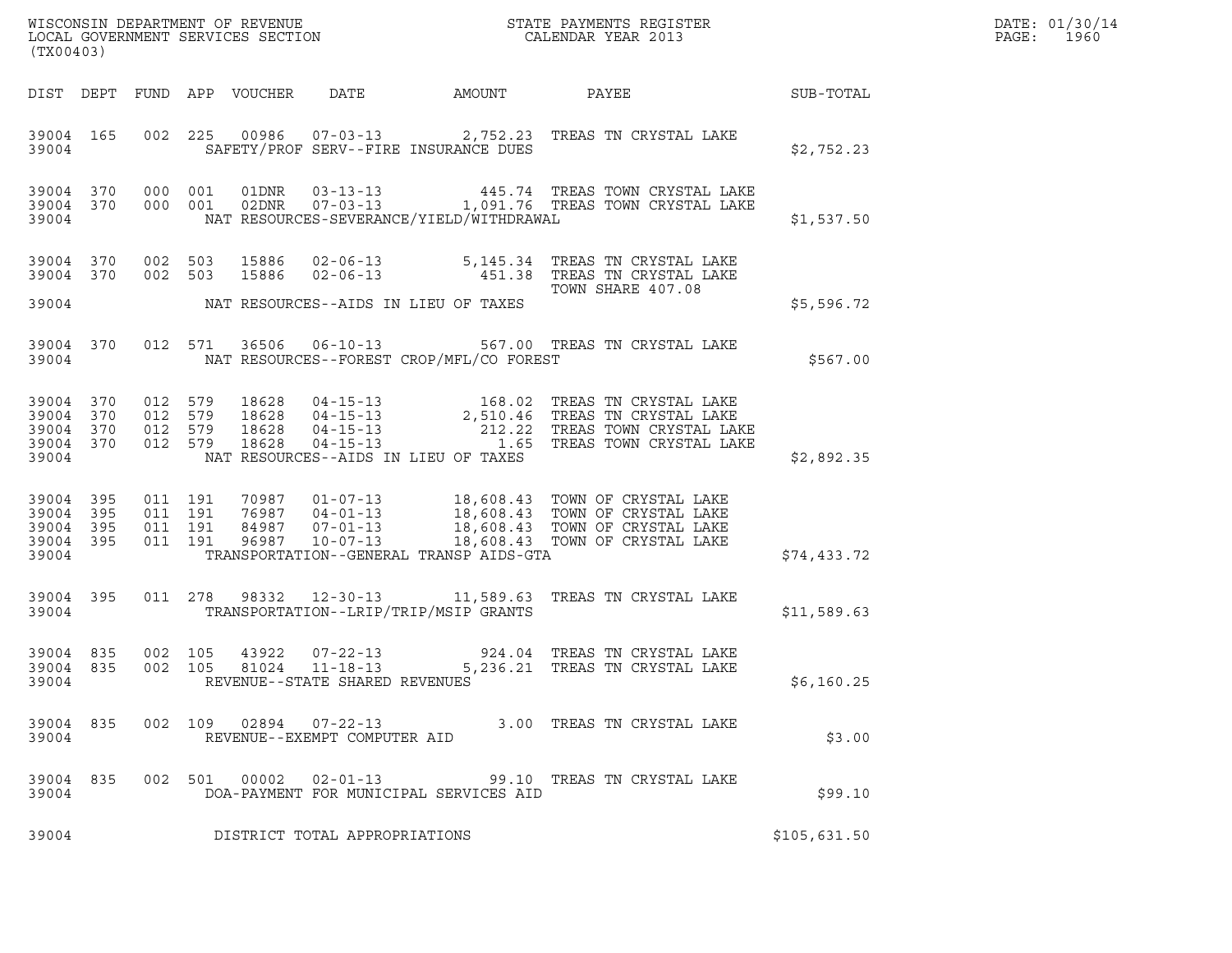| WISCONSIN DEPARTMENT OF REVENUE<br>LOCAL GOVERNMENT SERVICES SECTION<br>(TX00403) |                                                      |                                  |                                                                      | STATE PAYMENTS REGISTER<br>CALENDAR YEAR 2013 |                                                                                                                  | DATE: 01/30/14<br>$\mathtt{PAGE:}$<br>1961 |  |
|-----------------------------------------------------------------------------------|------------------------------------------------------|----------------------------------|----------------------------------------------------------------------|-----------------------------------------------|------------------------------------------------------------------------------------------------------------------|--------------------------------------------|--|
| DIST<br>DEPT                                                                      | FUND<br>APP                                          | VOUCHER                          | DATE                                                                 | AMOUNT                                        | PAYEE                                                                                                            | SUB-TOTAL                                  |  |
| 39006 165<br>39006                                                                | 002<br>225                                           |                                  |                                                                      | SAFETY/PROF SERV--FIRE INSURANCE DUES         | 00987  07-03-13  2,210.90  TREAS TN DOUGLAS                                                                      | \$2,210.90                                 |  |
| 39006<br>370<br>39006                                                             | 012 571                                              |                                  | 36507 06-10-13<br>NAT RESOURCES--FOREST CROP/MFL/CO FOREST           | \$126.87                                      |                                                                                                                  |                                            |  |
| 39006<br>395<br>39006<br>395<br>395<br>39006<br>395<br>39006                      | 011<br>191<br>011<br>191<br>191<br>011<br>011<br>191 | 70988<br>76988<br>84988<br>96988 | $01 - 07 - 13$<br>$04 - 01 - 13$<br>$07 - 01 - 13$<br>$10 - 07 - 13$ |                                               | 14,549.08 TOWN OF DOUGLAS<br>14,549.08 TOWN OF DOUGLAS<br>14,549.08 TOWN OF DOUGLAS<br>14,549.09 TOWN OF DOUGLAS |                                            |  |
| 39006                                                                             |                                                      |                                  |                                                                      | TRANSPORTATION--GENERAL TRANSP AIDS-GTA       |                                                                                                                  | \$58,196.33                                |  |
| 39006<br>835<br>39006<br>835<br>39006                                             | 002<br>105<br>0 <sub>02</sub><br>105                 | 43923<br>81025                   | $07 - 22 - 13$<br>$11 - 18 - 13$<br>REVENUE--STATE SHARED REVENUES   | 1,738.19<br>9,849.72                          | TREAS TN DOUGLAS<br>TREAS TN DOUGLAS                                                                             | \$11,587.91                                |  |
| 39006                                                                             |                                                      |                                  | DISTRICT TOTAL APPROPRIATIONS                                        |                                               |                                                                                                                  | \$72,122.01                                |  |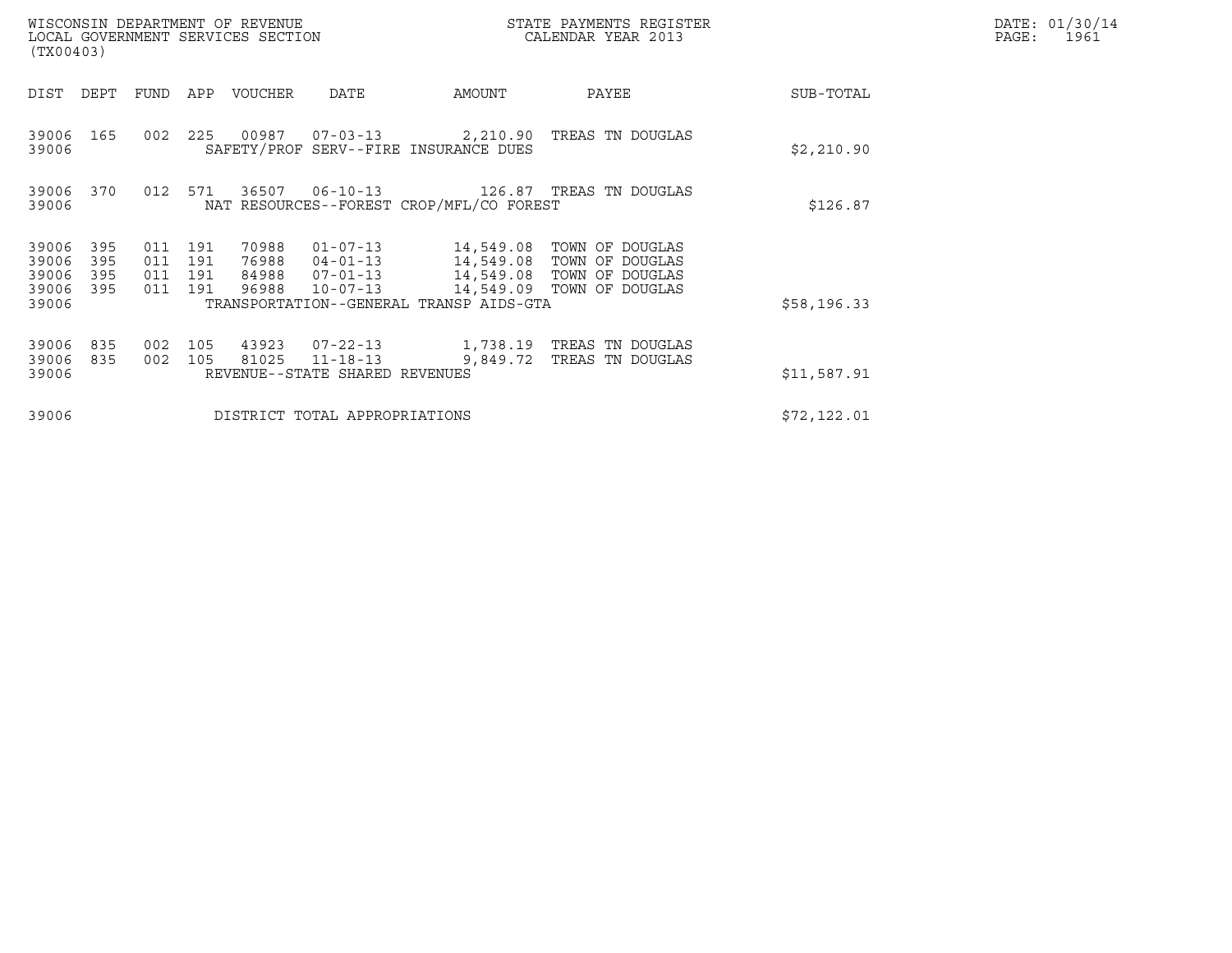| (TX00403)                                         |            |                                          | WISCONSIN DEPARTMENT OF REVENUE<br>LOCAL GOVERNMENT SERVICES SECTION |                                                  |                                          | STATE PAYMENTS REGISTER<br>CALENDAR YEAR 2013                                                                                                            |                  | DATE: 01/30/14<br>PAGE: 1962 |
|---------------------------------------------------|------------|------------------------------------------|----------------------------------------------------------------------|--------------------------------------------------|------------------------------------------|----------------------------------------------------------------------------------------------------------------------------------------------------------|------------------|------------------------------|
|                                                   |            |                                          | DIST DEPT FUND APP VOUCHER DATE                                      |                                                  | AMOUNT PAYEE                             |                                                                                                                                                          | <b>SUB-TOTAL</b> |                              |
| 39008 165<br>39008                                |            |                                          |                                                                      |                                                  | SAFETY/PROF SERV--FIRE INSURANCE DUES    | 002 225 00988 07-03-13 2,144.82 TREAS TN HARRIS                                                                                                          | \$2,144.82       |                              |
| 39008 370 000 001<br>39008 370<br>39008           |            | 000 001                                  |                                                                      |                                                  | NAT RESOURCES-SEVERANCE/YIELD/WITHDRAWAL |                                                                                                                                                          | \$4,368.95       |                              |
| 39008                                             |            |                                          |                                                                      |                                                  | NAT RESOURCES--FOREST CROP/MFL/CO FOREST | 39008 370 012 571 36508 06-10-13 413.44 TREAS TN HARRIS                                                                                                  | \$413.44         |                              |
| 39008 395<br>39008<br>39008<br>39008 395<br>39008 | 395<br>395 | 011 191<br>011 191<br>011 191<br>011 191 |                                                                      |                                                  | TRANSPORTATION--GENERAL TRANSP AIDS-GTA  | 70989  01-07-13  20,016.23  TOWN OF HARRIS<br>76989 04-01-13<br>84989 07-01-13<br>96989 10-07-13<br>20,016.23 TOWN OF HARRIS<br>20,016.25 TOWN OF HARRIS | \$80,064.94      |                              |
| 39008 395<br>39008                                |            |                                          |                                                                      |                                                  | TRANSPORTATION--LRIP/TRIP/MSIP GRANTS    | 011  278  75369  05-17-13  11,589.63  TREAS TN HARRIS                                                                                                    | \$11,589.63      |                              |
| 39008 835 002 105<br>39008 835<br>39008           |            | 002 105                                  |                                                                      | 81026 11-18-13<br>REVENUE--STATE SHARED REVENUES |                                          | 43924  07-22-13  1,977.00 TREAS TN HARRIS<br>11,203.91 TREAS TN HARRIS                                                                                   | \$13,180.91      |                              |
| 39008 835<br>39008                                |            |                                          |                                                                      | REVENUE--EXEMPT COMPUTER AID                     |                                          | 002 109 02895 07-22-13 27.00 TREAS TN HARRIS                                                                                                             | \$27.00          |                              |
| 39008                                             |            |                                          |                                                                      | DISTRICT TOTAL APPROPRIATIONS                    |                                          |                                                                                                                                                          | \$111,789.69     |                              |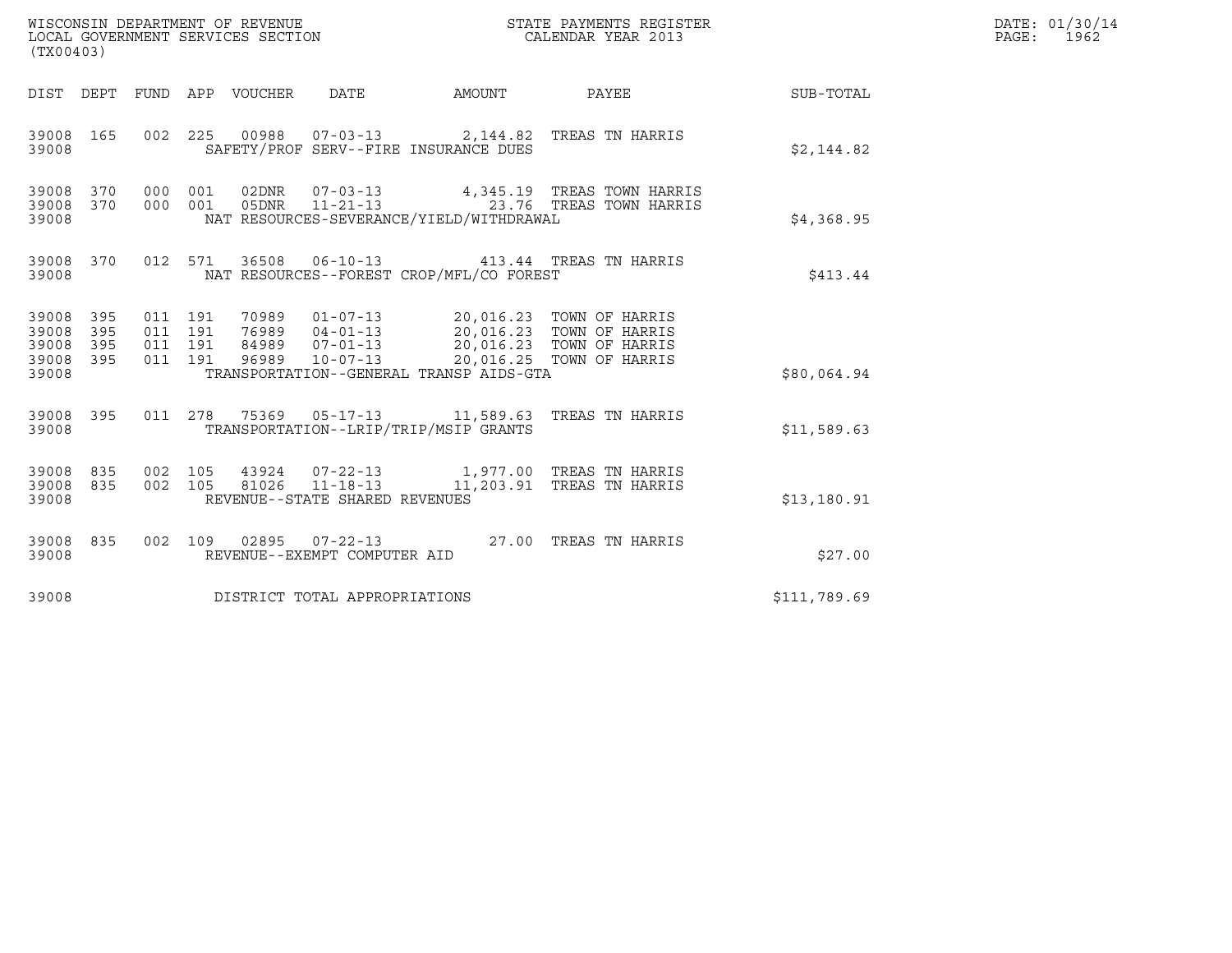| WISCONSIN DEPARTMENT OF REVENUE<br>WISCONSIN DEPARTMENT OF REVENUE<br>LOCAL GOVERNMENT SERVICES SECTION<br>(TX00403) |            |                                          |            |                            |                                                  | STATE PAYMENTS REGISTER<br>CALENDAR YEAR 2013                                                                                                                                                   |                                                                        | DATE: 01/30/14<br>PAGE: 1963 |  |
|----------------------------------------------------------------------------------------------------------------------|------------|------------------------------------------|------------|----------------------------|--------------------------------------------------|-------------------------------------------------------------------------------------------------------------------------------------------------------------------------------------------------|------------------------------------------------------------------------|------------------------------|--|
|                                                                                                                      |            |                                          |            | DIST DEPT FUND APP VOUCHER | DATE                                             | AMOUNT                                                                                                                                                                                          | PAYEE                                                                  | SUB-TOTAL                    |  |
| 39010 165<br>39010                                                                                                   |            |                                          |            |                            |                                                  | SAFETY/PROF SERV--FIRE INSURANCE DUES                                                                                                                                                           | 002 225 00989 07-03-13 3,237.47 TREAS TN MECAN                         | \$3,237.47                   |  |
| 39010 370<br>39010 370<br>39010                                                                                      |            | 000<br>000                               | 001<br>001 |                            | 04DNR 10-23-13                                   | NAT RESOURCES-SEVERANCE/YIELD/WITHDRAWAL                                                                                                                                                        | 540.67 TREAS TOWN MECAN<br>528.94 TOWN MECAN                           | \$1,069.61                   |  |
|                                                                                                                      | 39010 370  |                                          |            |                            |                                                  |                                                                                                                                                                                                 | 002 503 15887 02-06-13 6,336.27 TREAS TN MECAN                         |                              |  |
| 39010                                                                                                                |            |                                          |            |                            | NAT RESOURCES--AIDS IN LIEU OF TAXES             |                                                                                                                                                                                                 | TOWN SHARE 288.86                                                      | \$6,336.27                   |  |
| 39010 370<br>39010                                                                                                   |            |                                          | 012 571    |                            |                                                  | NAT RESOURCES--FOREST CROP/MFL/CO FOREST                                                                                                                                                        | 36509   06-10-13   205.44   TREAS TN MECAN                             | \$205.44                     |  |
| 39010 395<br>39010<br>39010<br>39010 395<br>39010                                                                    | 395<br>395 | 011 191<br>011 191<br>011 191<br>011 191 |            |                            |                                                  | 19,905.09 TOWN OF MECAN<br>76990 01-07-13 19,905.09 TOWN OF MECAN<br>9890 07-01-13 19,905.09 TOWN OF MECAN<br>96990 10-07-13 19,905.10 TOWN OF MECAN<br>TRANSPORTATION--GENERAL TRANSP AIDS-GTA |                                                                        | \$79,620.37                  |  |
| 39010 835<br>39010 835<br>39010                                                                                      |            | 002 105<br>002 105                       |            |                            | 81027 11-18-13<br>REVENUE--STATE SHARED REVENUES |                                                                                                                                                                                                 | 43925  07-22-13   1,153.14   TREAS TN MECAN<br>6,533.20 TREAS TN MECAN | \$7,686.34                   |  |
| 39010                                                                                                                |            |                                          |            |                            | DISTRICT TOTAL APPROPRIATIONS                    |                                                                                                                                                                                                 |                                                                        | \$98,155.50                  |  |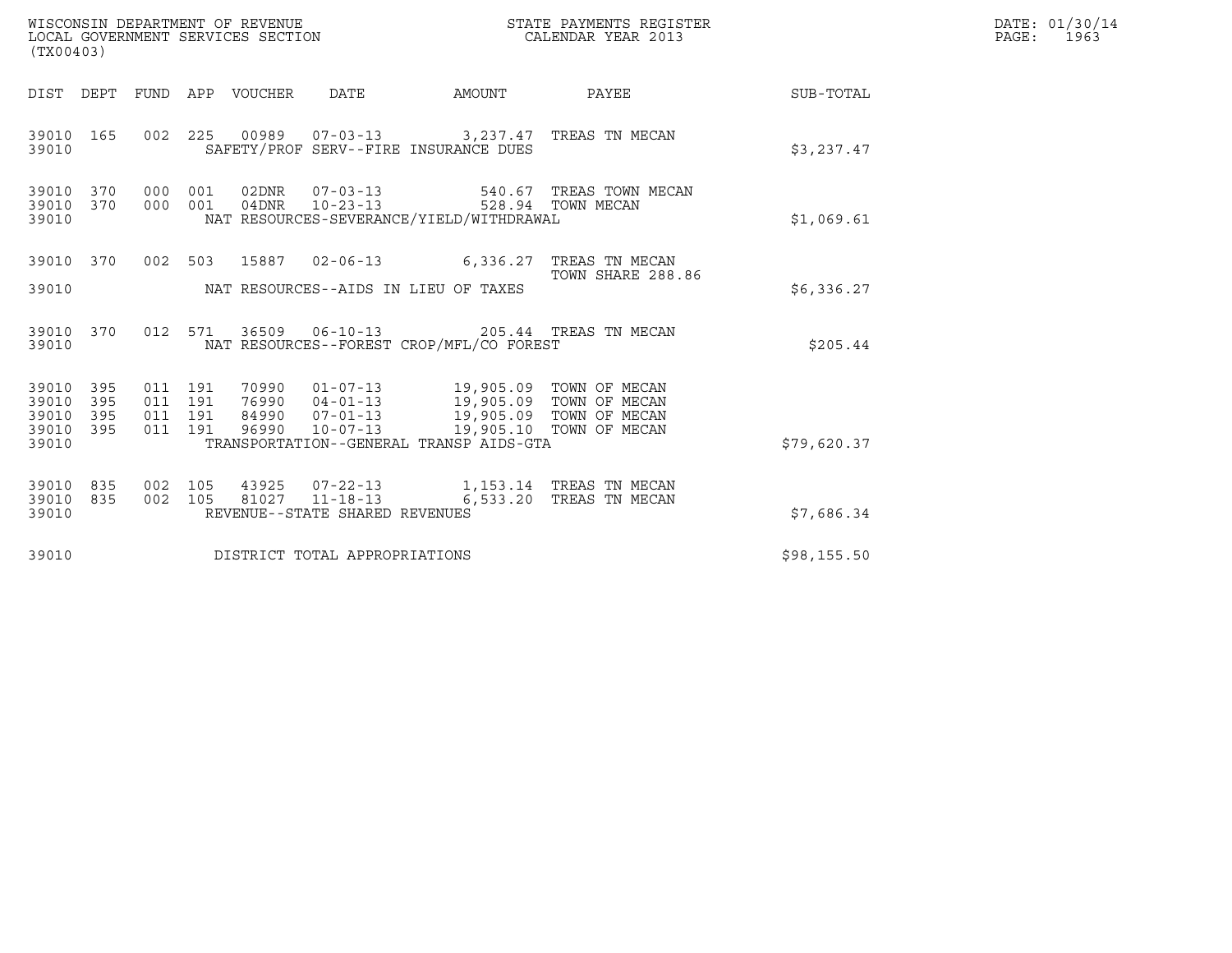| WISCONSIN DEPARTMENT OF REVENUE   | STATE PAYMENTS REGISTER | DATE: 01/30/14 |
|-----------------------------------|-------------------------|----------------|
| LOCAL GOVERNMENT SERVICES SECTION | CALENDAR YEAR 2013      | 1964<br>PAGE:  |

| WISCONSIN DEPARTMENT OF REVENUE<br>LOCAL GOVERNMENT SERVICES SECTION TERMS OF THE CALENDAR YEAR 2013<br>(TX00403) |           |  |  |  |                                     |                                                |                                                                                                                                                                                                               |             | DATE: 01/30/14<br>PAGE: 1964 |
|-------------------------------------------------------------------------------------------------------------------|-----------|--|--|--|-------------------------------------|------------------------------------------------|---------------------------------------------------------------------------------------------------------------------------------------------------------------------------------------------------------------|-------------|------------------------------|
|                                                                                                                   |           |  |  |  |                                     |                                                | DIST DEPT FUND APP VOUCHER DATE AMOUNT PAYEE SUB-TOTAL                                                                                                                                                        |             |                              |
| 39012                                                                                                             |           |  |  |  |                                     | SAFETY/PROF SERV--FIRE INSURANCE DUES          | 39012 165 002 225 00990 07-03-13 4,563.45 TREAS TN MONTELLO                                                                                                                                                   | \$4,563.45  |                              |
|                                                                                                                   |           |  |  |  |                                     |                                                | 39012 370 002 503 15888 02-06-13 1,512.81 TREAS TN MONTELLO<br>TOWN SHARE 66.81                                                                                                                               |             |                              |
|                                                                                                                   |           |  |  |  |                                     | 39012 NAT RESOURCES--AIDS IN LIEU OF TAXES     |                                                                                                                                                                                                               | \$1,512.81  |                              |
|                                                                                                                   |           |  |  |  |                                     | 39012 NAT RESOURCES--FOREST CROP/MFL/CO FOREST | 39012 370 012 571 36510 06-10-13 97.85 TREAS TN MONTELLO                                                                                                                                                      | \$97.85     |                              |
| 39012 370                                                                                                         | 39012 370 |  |  |  |                                     |                                                | 012 579 18629 04-15-13 58.24 TREAS TN MONTELLO<br>012 579 18629 04-15-13 18.40 TREAS TN MONTELLO<br>012 579 18629 04-15-13 71.69 TREAS TOWN MONTELLO<br>012 579 18629 04-15-13 184.00 TREAS TOWN MONTELLO     |             |                              |
| 39012 370<br>39012 370<br>39012                                                                                   |           |  |  |  |                                     | NAT RESOURCES--AIDS IN LIEU OF TAXES           |                                                                                                                                                                                                               | \$332.33    |                              |
| 39012 395<br>39012 395                                                                                            |           |  |  |  |                                     |                                                | 011 191 70991 01-07-13 10,182.77 TOWN OF MONTELLO<br>011 191 76991 04-01-13 10,182.77 TOWN OF MONTELLO<br>011 191 84991 07-01-13 10,182.77 TOWN OF MONTELLO<br>011 191 19201 10-07-13                         |             |                              |
| 39012 395                                                                                                         | 39012 395 |  |  |  |                                     | 39012 TRANSPORTATION--GENERAL TRANSP AIDS-GTA  |                                                                                                                                                                                                               | \$40,731.08 |                              |
|                                                                                                                   |           |  |  |  |                                     |                                                | $\begin{array}{cccccc} 39012 & 835 & 002 & 105 & 43926 & 07-22-13 & & 2,166.67 & \text{TREAS TN MONTELLO} \\ 39012 & 835 & 002 & 105 & 81028 & 11-18-13 & & 12,393.02 & \text{TREAS TN MONTELLO} \end{array}$ |             |                              |
| 39012                                                                                                             |           |  |  |  | REVENUE--STATE SHARED REVENUES      |                                                |                                                                                                                                                                                                               | \$14,559.69 |                              |
| 39012                                                                                                             |           |  |  |  | REVENUE--EXEMPT COMPUTER AID        |                                                | 39012 835 002 109 02896 07-22-13 11.00 TREAS TN MONTELLO                                                                                                                                                      | \$11.00     |                              |
|                                                                                                                   |           |  |  |  | 39012 DISTRICT TOTAL APPROPRIATIONS |                                                |                                                                                                                                                                                                               | \$61,808.21 |                              |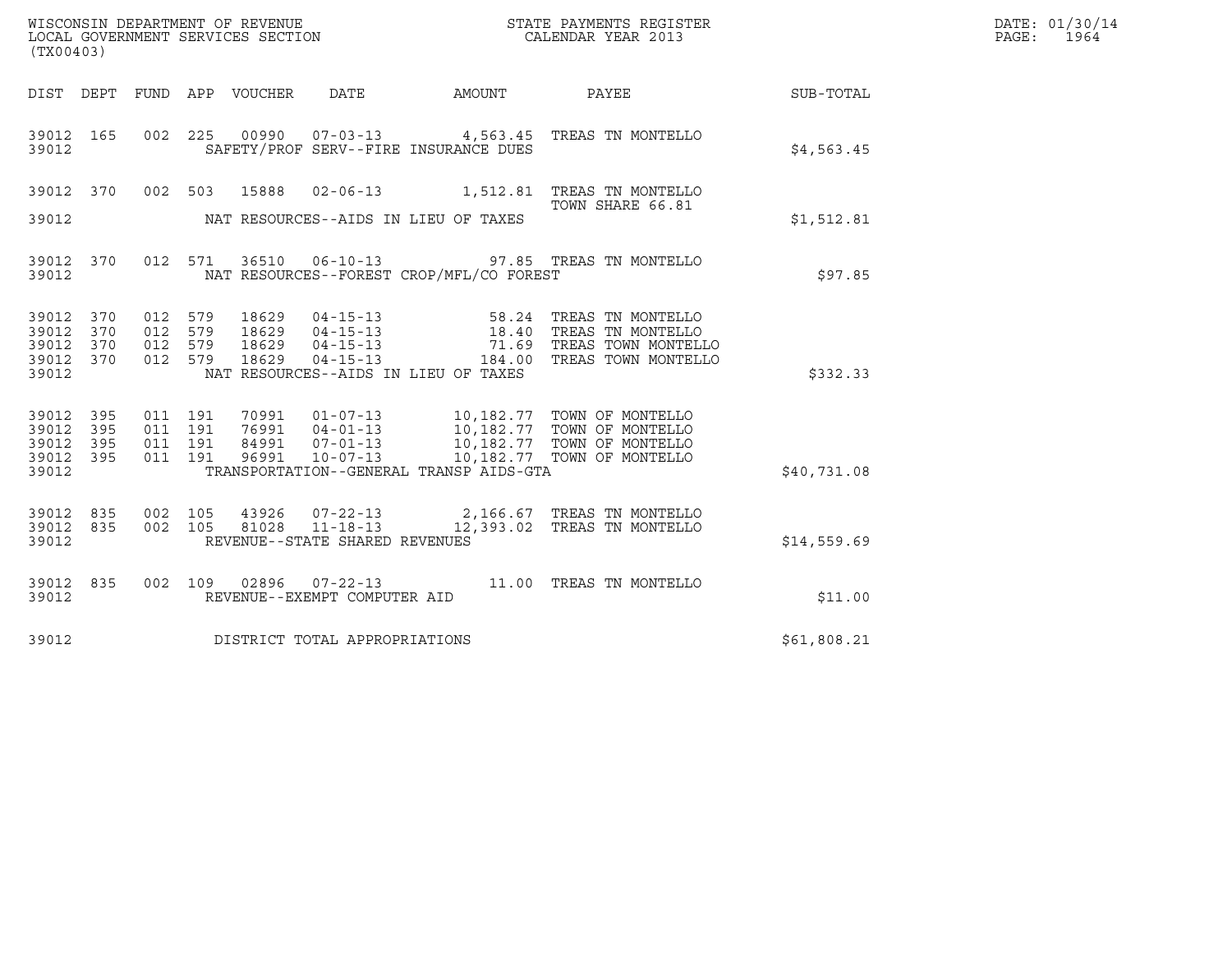| WISCONSIN DEPARTMENT OF REVENUE<br>LOCAL GOVERNMENT SERVICES SECTION<br>(TX00403) |                          |                                          |  |                                 |                                | STATE PAYMENTS REGISTER<br>CALENDAR YEAR 2013 |                                                                                                                               |             | DATE: 01/30/14<br>PAGE: 1965 |
|-----------------------------------------------------------------------------------|--------------------------|------------------------------------------|--|---------------------------------|--------------------------------|-----------------------------------------------|-------------------------------------------------------------------------------------------------------------------------------|-------------|------------------------------|
|                                                                                   |                          |                                          |  | DIST DEPT FUND APP VOUCHER DATE |                                | <b>AMOUNT</b>                                 | <b>PAYEE</b>                                                                                                                  | SUB-TOTAL   |                              |
| 39014                                                                             |                          |                                          |  |                                 |                                | SAFETY/PROF SERV--FIRE INSURANCE DUES         | 39014 165 002 225 00991 07-03-13 1,186.52 TREAS TN MOUNDVILLE                                                                 | \$1,186.52  |                              |
| 39014                                                                             | 39014 370                | 012 571                                  |  |                                 |                                | NAT RESOURCES--FOREST CROP/MFL/CO FOREST      |                                                                                                                               | \$126.12    |                              |
| 39014<br>39014<br>39014<br>39014<br>39014                                         | 395<br>395<br>395<br>395 | 011 191<br>011 191<br>011 191<br>011 191 |  | 96992                           | $10 - 07 - 13$                 | TRANSPORTATION--GENERAL TRANSP AIDS-GTA       | 76992  04-01-13  8,696.77  TOWN OF MOUNDVILLE<br>84992  07-01-13  8,696.77  TOWN OF MOUNDVILLE<br>8,696.79 TOWN OF MOUNDVILLE | \$34,787.10 |                              |
| 39014<br>39014<br>39014                                                           | 835<br>835               | 002 105<br>002 105                       |  |                                 | REVENUE--STATE SHARED REVENUES |                                               | 43927  07-22-13  3,219.26  TREAS TN MOUNDVILLE<br>81029  11-18-13  18,236.90 TREAS TN MOUNDVILLE                              | \$21,456.16 |                              |
| 39014                                                                             | 39014 835                | 002 109                                  |  |                                 | REVENUE--EXEMPT COMPUTER AID   | $02897$ $07-22-13$ $1.00$                     | TREAS TN MOUNDVILLE                                                                                                           | \$1.00      |                              |
| 39014                                                                             |                          |                                          |  |                                 | DISTRICT TOTAL APPROPRIATIONS  |                                               |                                                                                                                               | \$57,556.90 |                              |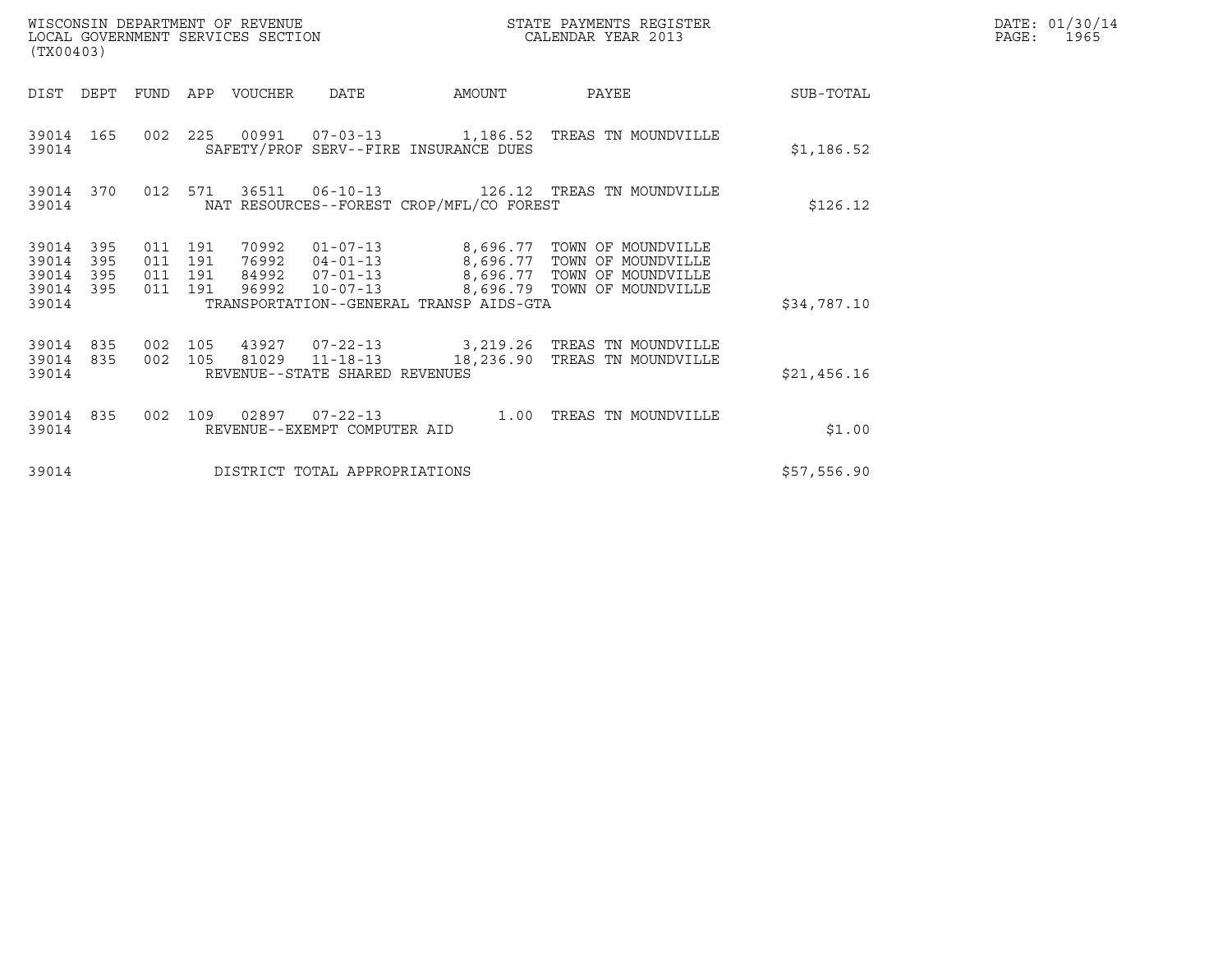| (TX00403)                                 |                          |                                          | WISCONSIN DEPARTMENT OF REVENUE<br>LOCAL GOVERNMENT SERVICES SECTION |                                |                                          | STATE PAYMENTS REGISTER<br>CALENDAR YEAR 2013                                                                                                                                                |             | DATE: 01/30/14<br>PAGE: 1966 |
|-------------------------------------------|--------------------------|------------------------------------------|----------------------------------------------------------------------|--------------------------------|------------------------------------------|----------------------------------------------------------------------------------------------------------------------------------------------------------------------------------------------|-------------|------------------------------|
|                                           | DIST DEPT                |                                          | FUND APP VOUCHER                                                     | DATE                           | AMOUNT                                   | PAYEE                                                                                                                                                                                        | SUB-TOTAL   |                              |
| 39016 165<br>39016                        |                          |                                          |                                                                      |                                | SAFETY/PROF SERV--FIRE INSURANCE DUES    | 002 225 00992 07-03-13 2,675.59 TREAS TN NESHKORO                                                                                                                                            | \$2,675.59  |                              |
|                                           |                          |                                          |                                                                      |                                |                                          | 39016 370 002 503 16223 02-21-13 17,974.34 TREAS TN NESHKORO                                                                                                                                 |             |                              |
| 39016                                     |                          |                                          |                                                                      |                                | NAT RESOURCES--AIDS IN LIEU OF TAXES     | <b>TOWN SHARE 1162.64</b>                                                                                                                                                                    | \$17,974.34 |                              |
| 39016                                     | 39016 370                |                                          |                                                                      |                                | NAT RESOURCES--FOREST CROP/MFL/CO FOREST | 012 571 36512 06-10-13 192.12 TREAS TN NESHKORO                                                                                                                                              | \$192.12    |                              |
| 39016<br>39016                            | 39016 370<br>370         | 012 579<br>012 579                       | 18630<br>18630                                                       |                                | NAT RESOURCES--AIDS IN LIEU OF TAXES     | 04-15-13 10.78 TREAS TN NESHKORO<br>04-15-13 143.81 TREAS TOWN NOSHKORO                                                                                                                      | \$154.59    |                              |
| 39016<br>39016<br>39016<br>39016<br>39016 | 395<br>395<br>395<br>395 | 011 191<br>011 191<br>011 191<br>011 191 |                                                                      |                                | TRANSPORTATION--GENERAL TRANSP AIDS-GTA  | 70993  01-07-13  13,607.01  TOWN OF NESHKORO<br>76993  04-01-13  13,607.01  TOWN OF NESHKORO<br>84993  07-01-13  13,607.01  TOWN OF NESHKORO<br>96993  10-07-13  13,607.04  TOWN OF NESHKORO | \$54,428.07 |                              |
| 39016<br>39016<br>39016                   | 835<br>835               | 002 105<br>002 105                       |                                                                      | REVENUE--STATE SHARED REVENUES |                                          | 81030  11-18-13  7,339.12  TREAS TN NESHKORO                                                                                                                                                 | \$8,634.49  |                              |
| 39016                                     |                          |                                          |                                                                      | DISTRICT TOTAL APPROPRIATIONS  |                                          |                                                                                                                                                                                              | \$84,059.20 |                              |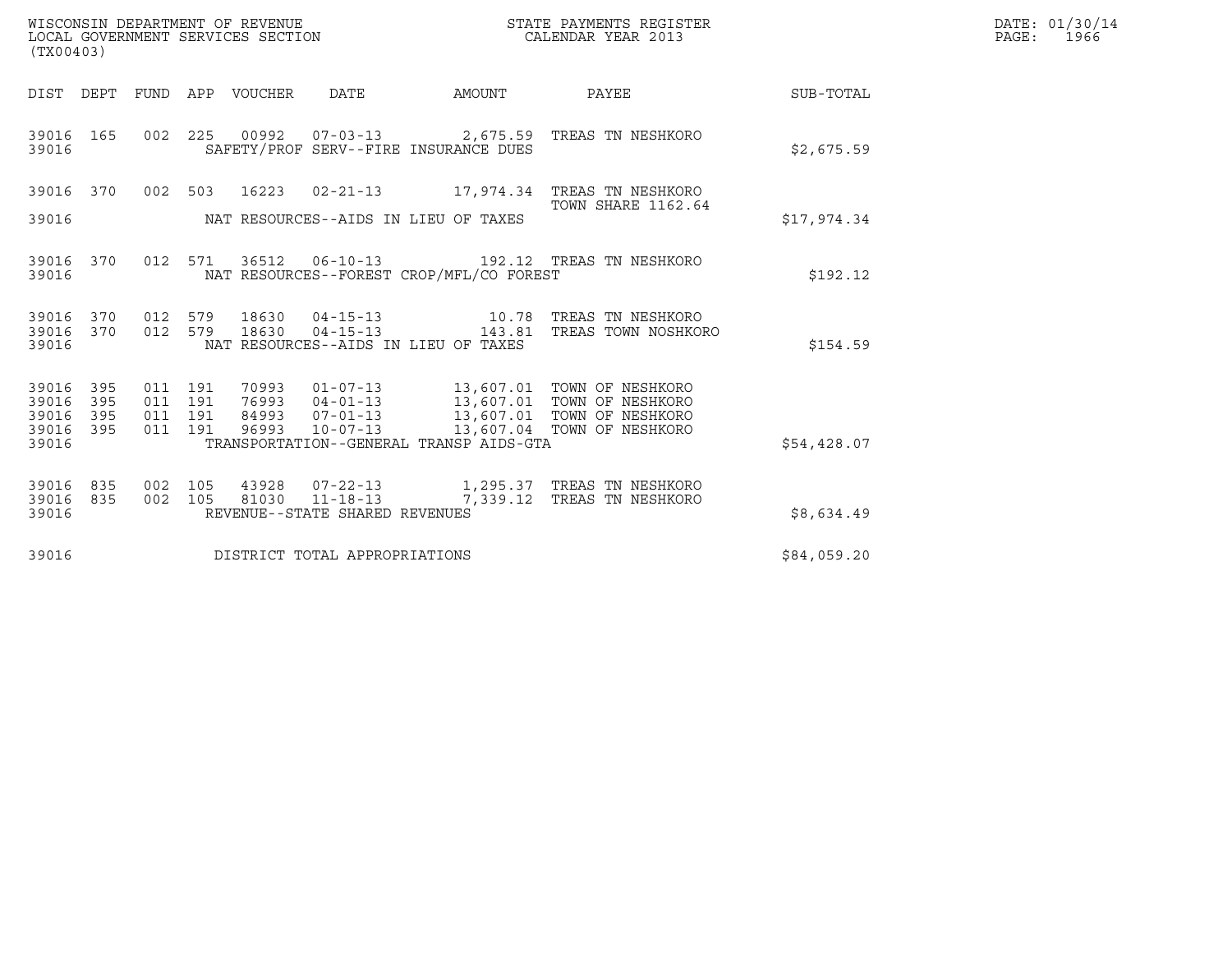| (TX00403)                                 |                          |                               |                                 |                                                  |                                          |                                                                                                                                                                                                                                                                                                                            |              | DATE: 01/30/14<br>PAGE:<br>1967 |
|-------------------------------------------|--------------------------|-------------------------------|---------------------------------|--------------------------------------------------|------------------------------------------|----------------------------------------------------------------------------------------------------------------------------------------------------------------------------------------------------------------------------------------------------------------------------------------------------------------------------|--------------|---------------------------------|
|                                           |                          |                               | DIST DEPT FUND APP VOUCHER DATE |                                                  | AMOUNT                                   | <b>PAYEE</b>                                                                                                                                                                                                                                                                                                               | SUB-TOTAL    |                                 |
| 39018 165<br>39018                        |                          | 002 225                       |                                 |                                                  | SAFETY/PROF SERV--FIRE INSURANCE DUES    | 00993  07-03-13  1,794.22  TREAS TN NEWTON                                                                                                                                                                                                                                                                                 | \$1,794.22   |                                 |
| 39018 370<br>39018                        |                          | 002 503                       | 15889                           |                                                  | NAT RESOURCES--AIDS IN LIEU OF TAXES     | 02-06-13 13,990.88 TREAS TN NEWTON<br><b>TOWN SHARE 1508.60</b>                                                                                                                                                                                                                                                            | \$13,990.88  |                                 |
| 39018                                     | 39018 370                |                               |                                 |                                                  | NAT RESOURCES--FOREST CROP/MFL/CO FOREST | 012 571 36513 06-10-13 388.94 TREAS TN NEWTON                                                                                                                                                                                                                                                                              | \$388.94     |                                 |
| 39018<br>39018                            | 39018 370 012 579<br>370 | 012 579                       | 18631                           | 18631  04-15-13                                  | NAT RESOURCES--AIDS IN LIEU OF TAXES     | 515.60 TREAS TN NEWTON<br>04-15-13 1,320.50 TREAS TOWN NEWTON                                                                                                                                                                                                                                                              | \$1,836.10   |                                 |
| 39018<br>39018<br>39018<br>39018<br>39018 | 395<br>395<br>395<br>395 | 011 191<br>011 191<br>011 191 | 011 191                         |                                                  | TRANSPORTATION--GENERAL TRANSP AIDS-GTA  | $\begin{array}{cccccc} 70994 & 01\text{--}07\text{--}13 & 22,048.55 & \text{TOWN OF NEWTON} \\ 76994 & 04\text{--}01\text{--}13 & 22,048.55 & \text{TOWN OF NEWTON} \end{array}$<br>76994  04-01-13  22,048.55  TOWN OF NEWTON<br>84994  07-01-13  22,048.55  TOWN OF NEWTON<br>96994  10-07-13  22,048.57  TOWN OF NEWTON | \$88,194.22  |                                 |
| 39018 395<br>39018                        |                          |                               |                                 |                                                  | TRANSPORTATION--LRIP/TRIP/MSIP GRANTS    | 011 278 64417 02-06-13 9,991.42 TREAS TN NEWTON                                                                                                                                                                                                                                                                            | \$9,991.42   |                                 |
| 39018<br>39018<br>39018                   | 835<br>835               | 002 105<br>002 105            | 43929<br>81031                  | $11 - 18 - 13$<br>REVENUE--STATE SHARED REVENUES |                                          | 07-22-13 1,041.28 TREAS TN NEWTON<br>5,900.58 TREAS TN NEWTON                                                                                                                                                                                                                                                              | \$6,941.86   |                                 |
| 39018 835<br>39018                        |                          |                               | 002 109 02898                   | $07 - 22 - 13$<br>REVENUE--EXEMPT COMPUTER AID   |                                          | 56.00 TREAS TN NEWTON                                                                                                                                                                                                                                                                                                      | \$56.00      |                                 |
| 39018                                     |                          |                               | DISTRICT TOTAL APPROPRIATIONS   |                                                  |                                          |                                                                                                                                                                                                                                                                                                                            | \$123,193.64 |                                 |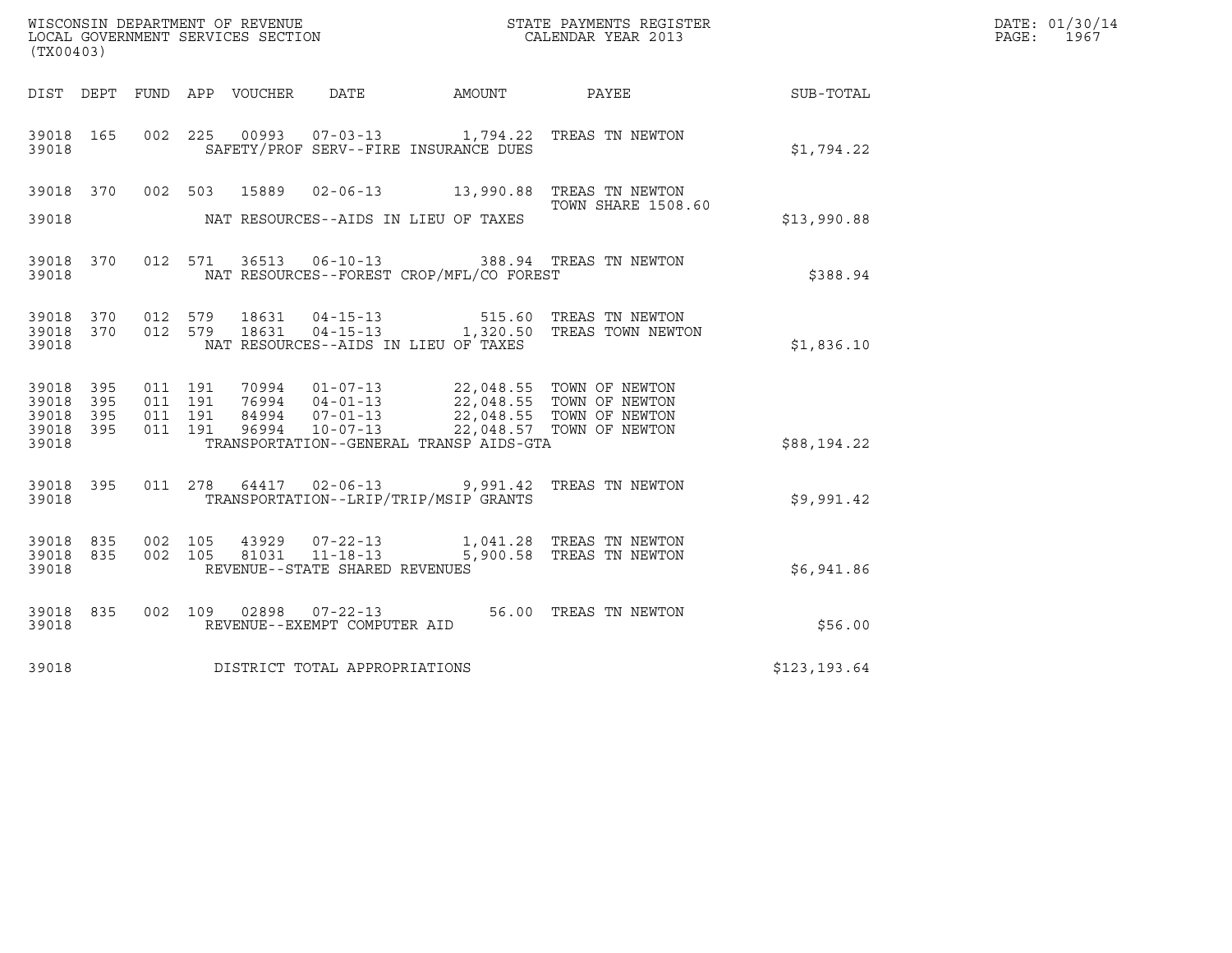| (TX00403)                                                                                                   |                                                                                                                                                                                                                        |                          |             | DATE: 01/30/14<br>PAGE: 1968 |
|-------------------------------------------------------------------------------------------------------------|------------------------------------------------------------------------------------------------------------------------------------------------------------------------------------------------------------------------|--------------------------|-------------|------------------------------|
|                                                                                                             | DIST DEPT FUND APP VOUCHER DATE AMOUNT PAYEE                                                                                                                                                                           |                          | SUB-TOTAL   |                              |
| 39020 165<br>39020                                                                                          | 002 225 00994 07-03-13 3,163.97 TREAS TN OXFORD<br>SAFETY/PROF SERV--FIRE INSURANCE DUES                                                                                                                               |                          | \$3,163.97  |                              |
| 39020 370<br>39020                                                                                          | 000 001 04DNR 10-23-13<br>NAT RESOURCES-SEVERANCE/YIELD/WITHDRAWAL                                                                                                                                                     | 851.97 TOWN OXFORD       | \$851.97    |                              |
| 39020 370<br>39020                                                                                          | 012 571 36514 06-10-13 289.08 TREAS TN OXFORD<br>NAT RESOURCES--FOREST CROP/MFL/CO FOREST                                                                                                                              |                          | \$289.08    |                              |
| 39020 370<br>39020                                                                                          | 012 579 18632 04-15-13 2.16 TREAS TOWN OXFORD<br>NAT RESOURCES--AIDS IN LIEU OF TAXES                                                                                                                                  |                          | \$2.16      |                              |
| 39020 395<br>011 191<br>011 191<br>39020<br>395<br>395<br>011 191<br>39020<br>39020 395<br>011 191<br>39020 | 70995  01-07-13  17,735.16  TOWN OF OXFORD<br>76995 04-01-13 17,735.16 TOWN OF OXFORD<br>84995 07-01-13 17,735.16 TOWN OF OXFORD<br>96995 10-07-13 17,735.19 TOWN OF OXFORD<br>TRANSPORTATION--GENERAL TRANSP AIDS-GTA |                          | \$70,940.67 |                              |
| 39020 835<br>002 105<br>002 105<br>39020 835<br>39020                                                       | 81032 11-18-13<br>REVENUE--STATE SHARED REVENUES                                                                                                                                                                       | 8,962.22 TREAS TN OXFORD | \$10,544.02 |                              |
| 39020 835<br>39020                                                                                          | 002 109 02899 07-22-13 505.00 TREAS TN OXFORD<br>REVENUE--EXEMPT COMPUTER AID                                                                                                                                          |                          | \$505.00    |                              |
| 39020                                                                                                       | DISTRICT TOTAL APPROPRIATIONS                                                                                                                                                                                          |                          | \$86,296.87 |                              |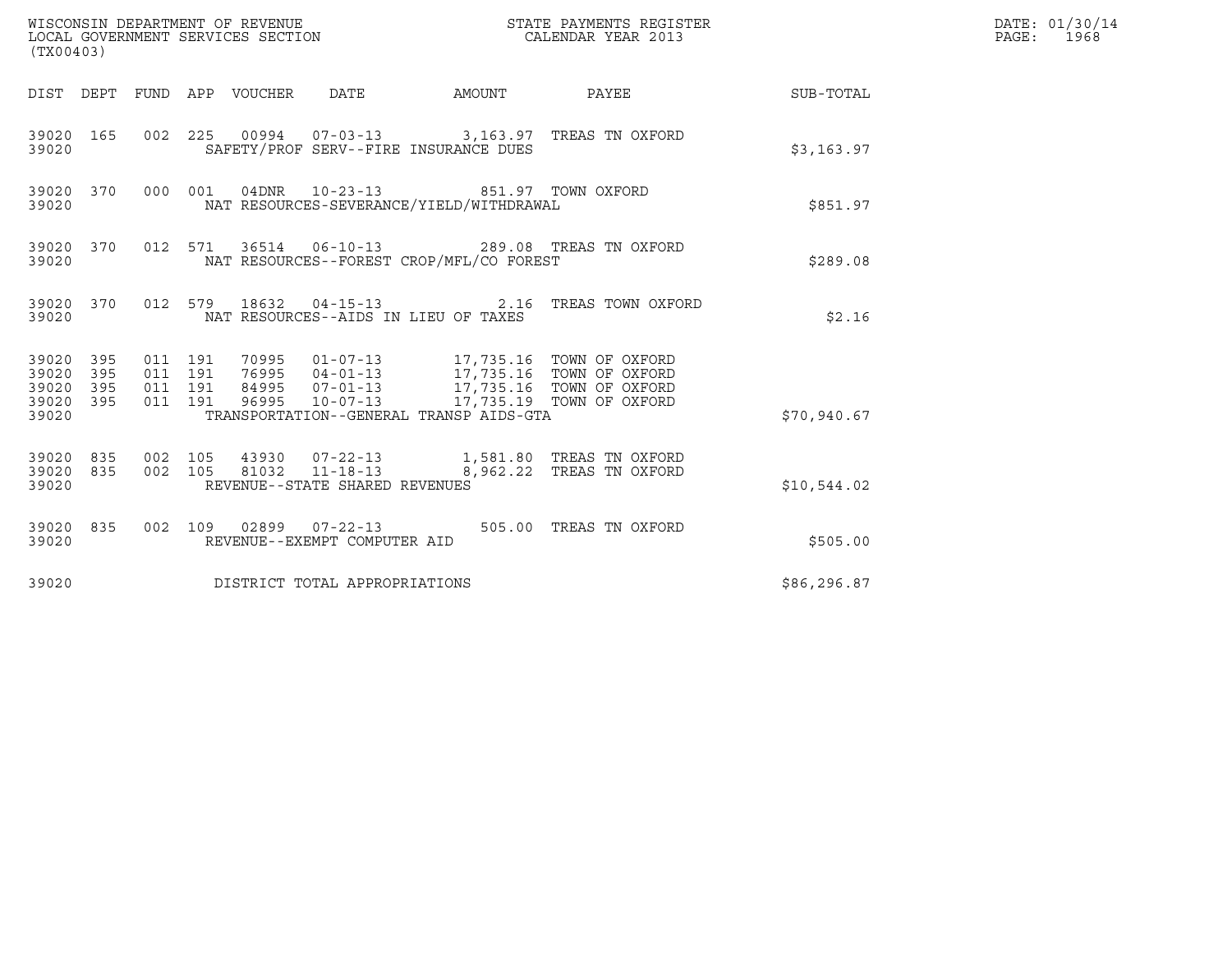| (TX00403)                                                                            | WISCONSIN DEPARTMENT OF REVENUE<br>LOCAL GOVERNMENT SERVICES SECTION                                                                                                                     | STATE PAYMENTS REGISTER<br>CALENDAR YEAR 2013 |              | DATE: 01/30/14<br>PAGE: 1969 |
|--------------------------------------------------------------------------------------|------------------------------------------------------------------------------------------------------------------------------------------------------------------------------------------|-----------------------------------------------|--------------|------------------------------|
|                                                                                      | DIST DEPT FUND APP VOUCHER DATE AMOUNT PAYEE TO SUB-TOTAL                                                                                                                                |                                               |              |                              |
| 39022 165<br>39022                                                                   | 002 225 00995 07-03-13 5,835.21 TREAS TN PACKWAUKEE<br>SAFETY/PROF SERV--FIRE INSURANCE DUES                                                                                             |                                               | \$5,835.21   |                              |
| 39022 370<br>39022                                                                   | 000 001<br>NAT RESOURCES-SEVERANCE/YIELD/WITHDRAWAL                                                                                                                                      |                                               | \$333.98     |                              |
| 39022 370                                                                            | 002 503 16284 03-05-13 825.01 TREAS TN PACKWAUKEE                                                                                                                                        | TOWN SHARE 64.92                              |              |                              |
| 39022                                                                                | NAT RESOURCES--AIDS IN LIEU OF TAXES                                                                                                                                                     |                                               | \$825.01     |                              |
| 39022 370<br>39022                                                                   | 012 571 36515 06-10-13 266.94 TREAS TN PACKWAUKEE<br>NAT RESOURCES--FOREST CROP/MFL/CO FOREST                                                                                            |                                               | \$266.94     |                              |
| 39022 395<br>011 191<br>39022<br>395<br>39022 395<br>011 191<br>011 191<br>39022 395 | 011 191<br>70996  01-07-13  22,980.03  TOWN OF PACKWAUKEE<br>76996  04-01-13  22,980.03  TOWN OF PACKWAUKEE<br>84996  07-01-13  22,980.03  TOWN OF PACKWAUKEE<br>$10 - 07 - 13$<br>96996 | 22,980.05 TOWN OF PACKWAUKEE                  |              |                              |
| 39022                                                                                | TRANSPORTATION--GENERAL TRANSP AIDS-GTA                                                                                                                                                  |                                               | \$91,920.14  |                              |
| 39022 835<br>002 105<br>002 105<br>39022 835<br>39022                                | 43931  07-22-13  2,975.71  TREAS TN PACKWAUKEE<br>81033  11-18-13  16,848.78  TREAS TN PACKWAUKEE<br>REVENUE--STATE SHARED REVENUES                                                      |                                               | \$19,824.49  |                              |
| 39022 835<br>39022                                                                   | 002 109 02900 07-22-13<br>REVENUE--EXEMPT COMPUTER AID                                                                                                                                   | 8.00 TREAS TN PACKWAUKEE                      | \$8.00       |                              |
| 39022                                                                                | DISTRICT TOTAL APPROPRIATIONS                                                                                                                                                            |                                               | \$119,013.77 |                              |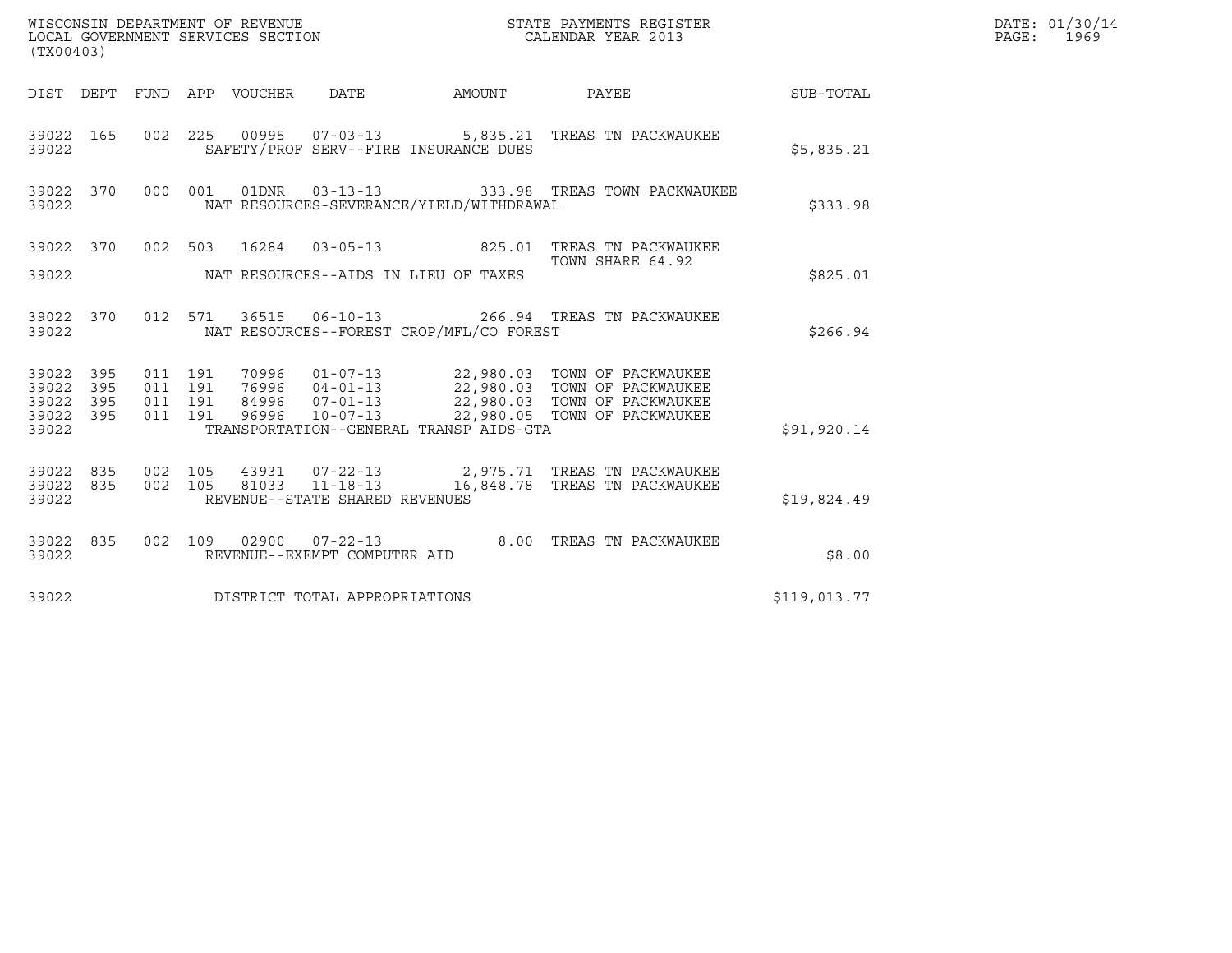| (TX00403)                                                 |  |         |                               |  |                                |                                                                                                  |                                                                                                                                                                                          |             | DATE: 01/30/14<br>PAGE: 1970 |
|-----------------------------------------------------------|--|---------|-------------------------------|--|--------------------------------|--------------------------------------------------------------------------------------------------|------------------------------------------------------------------------------------------------------------------------------------------------------------------------------------------|-------------|------------------------------|
|                                                           |  |         |                               |  |                                |                                                                                                  |                                                                                                                                                                                          |             |                              |
| 39024                                                     |  |         |                               |  |                                | SAFETY/PROF SERV--FIRE INSURANCE DUES                                                            | 39024 165 002 225 00996 07-03-13 1,537.62 TREAS TN SHIELDS                                                                                                                               | \$1,537.62  |                              |
| 39024                                                     |  |         |                               |  |                                | 39024 370 000 001 04DNR 10-23-13 327.69 TOWN SHIELDS<br>NAT RESOURCES-SEVERANCE/YIELD/WITHDRAWAL |                                                                                                                                                                                          | \$327.69    |                              |
| 39024                                                     |  |         |                               |  |                                | NAT RESOURCES--AIDS IN LIEU OF TAXES                                                             | 39024 370 002 503 16285 03-05-13 912.39 TREAS TN SHIELDS<br>TOWN SHARE 66.71                                                                                                             | \$912.39    |                              |
| 39024                                                     |  |         |                               |  |                                | NAT RESOURCES--FOREST CROP/MFL/CO FOREST                                                         | 39024 370 012 571 36516 06-10-13 229.74 TREAS TN SHIELDS                                                                                                                                 | \$229.74    |                              |
| 39024                                                     |  |         |                               |  |                                | NAT RESOURCES--AIDS IN LIEU OF TAXES                                                             | $39024$ $370$ $012$ $579$ $18633$ $04-15-13$ $192.08$ TREAS TN SHIELDS<br>$39024$ $370$ $012$ $579$ $18633$ $04-15-13$ $383.33$ TREAS TOWN SHIELDS                                       | \$575.41    |                              |
| 39024 395<br>39024 395<br>39024 395<br>39024 395<br>39024 |  | 011 191 | 011 191<br>011 191<br>011 191 |  |                                | TRANSPORTATION--GENERAL TRANSP AIDS-GTA                                                          | 70997  01-07-13  15,578.65  TOWN OF SHIELDS<br>76997  04-01-13  15,578.65  TOWN OF SHIELDS<br>84997  07-01-13  15,578.65  TOWN OF SHIELDS<br>96997  10-07-13  15,578.68  TOWN OF SHIELDS | \$62,314.63 |                              |
| 39024 835<br>39024 835<br>39024                           |  | 002 105 | 002 105                       |  | REVENUE--STATE SHARED REVENUES |                                                                                                  | 43932  07-22-13   1,702.32   TREAS TN SHIELDS<br>81034  11-18-13   9,641.13   TREAS TN SHIELDS                                                                                           | \$11,343.45 |                              |
| 39024                                                     |  |         |                               |  | REVENUE--EXEMPT COMPUTER AID   |                                                                                                  | 39024 835 002 109 02901 07-22-13 1.00 TREAS TN SHIELDS                                                                                                                                   | \$1.00      |                              |
| 39024                                                     |  |         |                               |  | DISTRICT TOTAL APPROPRIATIONS  |                                                                                                  |                                                                                                                                                                                          | \$77,241.93 |                              |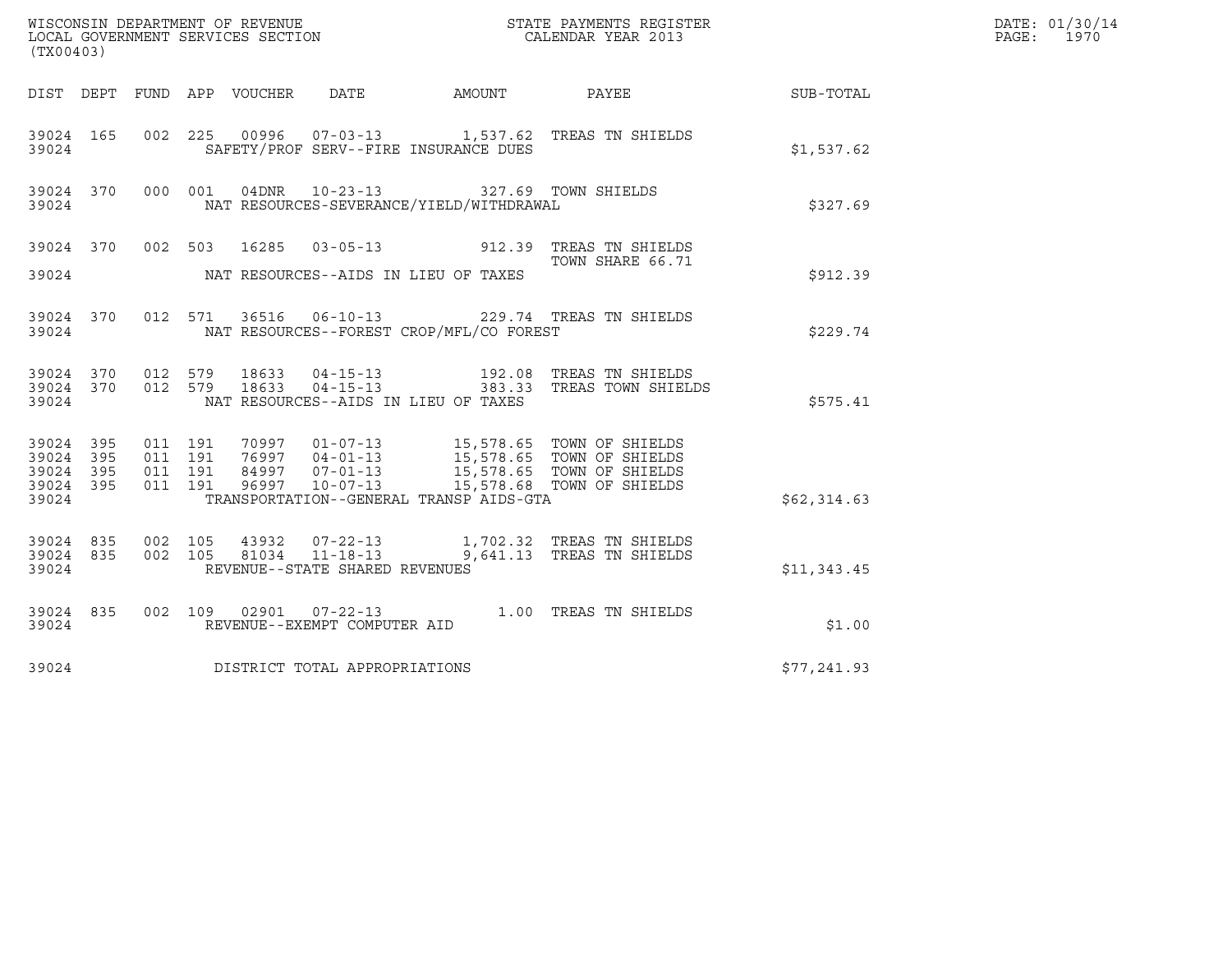| DATE: | 01/30/14 |
|-------|----------|
| PAGE: | 1971     |

| ${\tt WISCONSIM\ DEPARTMENT\ OF\ REVENUE}\qquad \qquad {\tt STATE\ PAYMENTS\ REGISTER} \\ {\tt LOCAL\ GOVERNMENT\ SERVICES\ SECTION}\qquad \qquad {\tt CALENDAR\ YEAR\ 2013}$<br>(TX00403) |                                            |                              |  |  |                                |                                            |                                                                                                                                                                                                                              | $R = \frac{1}{2}$ | DATE: 01/30/14<br>PAGE: 1971 |
|--------------------------------------------------------------------------------------------------------------------------------------------------------------------------------------------|--------------------------------------------|------------------------------|--|--|--------------------------------|--------------------------------------------|------------------------------------------------------------------------------------------------------------------------------------------------------------------------------------------------------------------------------|-------------------|------------------------------|
|                                                                                                                                                                                            |                                            |                              |  |  |                                |                                            | DIST DEPT FUND APP VOUCHER DATE AMOUNT PAYEE TO SUB-TOTAL                                                                                                                                                                    |                   |                              |
| 39026                                                                                                                                                                                      | 39026 165                                  |                              |  |  |                                | SAFETY/PROF SERV--FIRE INSURANCE DUES      | 002 225 00997 07-03-13 3,842.82 TREAS TN SPRINGFIELD                                                                                                                                                                         | \$3,842.82        |                              |
| 39026                                                                                                                                                                                      |                                            |                              |  |  |                                | NAT RESOURCES-SEVERANCE/YIELD/WITHDRAWAL   | 39026 370 000 001 01DNR 03-13-13 1,486.10 TREAS TOWN SPRINGFIELD<br>39026 370 000 001 02DNR 07-03-13 3,677.57 TREAS TOWN SPRINGFIELD                                                                                         | \$5,163.67        |                              |
|                                                                                                                                                                                            | 39026 370                                  | 39026 370 002 503            |  |  |                                |                                            | 002 503 15890 02-06-13 .00 TREAS TN SPRINGFIELD<br>002 503 15890 02-06-13 5,089.24 TREAS TN SPRINGFIELD<br>002 503 15890 02-06-13                                                                                            |                   |                              |
| 39026                                                                                                                                                                                      |                                            |                              |  |  |                                | NAT RESOURCES--AIDS IN LIEU OF TAXES       |                                                                                                                                                                                                                              | \$5,089.24        |                              |
| 39026                                                                                                                                                                                      |                                            |                              |  |  |                                | NAT RESOURCES--FOREST CROP/MFL/CO FOREST   | 39026 370 012 571 36517 06-10-13 543.51 TREAS TN SPRINGFIELD                                                                                                                                                                 | \$543.51          |                              |
|                                                                                                                                                                                            |                                            |                              |  |  |                                | 39026 NAT RESOURCES--AIDS IN LIEU OF TAXES | 39026 370 012 579 18634 04-15-13 31.73 TREAS TN SPRINGFIELD<br>39026 370 012 579 18634 04-15-13 342.05 TREAS TN SPRINGFIELD<br>39026 370 012 579 18634 04-15-13 302.99 TREAS TOWN SPRINGFIELD                                | \$676.77          |                              |
| 39026<br>39026                                                                                                                                                                             | 39026 395<br>395<br>39026 395<br>39026 395 |                              |  |  |                                | TRANSPORTATION--GENERAL TRANSP AIDS-GTA    | 011 191 70998 01-07-13 28,484.23 TOWN OF SPRINGFIELD<br>011 191 76998 04-01-13 28,484.23 TOWN OF SPRINGFIELD<br>011 191 96998 10-07-13 28,484.23 TOWN OF SPRINGFIELD<br>011 191 96998 10-07-13 28,484.25 TOWN OF SPRINGFIELD | \$113,936.94      |                              |
| 39026 835<br>39026                                                                                                                                                                         |                                            | 39026 835 002 105<br>002 105 |  |  | REVENUE--STATE SHARED REVENUES |                                            |                                                                                                                                                                                                                              | \$7,145.29        |                              |
|                                                                                                                                                                                            | 39026 835<br>39026                         |                              |  |  | REVENUE--EXEMPT COMPUTER AID   |                                            | 002 109 02902 07-22-13 6.00 TREAS TN SPRINGFIELD                                                                                                                                                                             | \$6.00            |                              |
| 39026                                                                                                                                                                                      |                                            |                              |  |  |                                | DOA-PAYMENT FOR MUNICIPAL SERVICES AID     | 39026 835 002 501 00002 02-01-13 76.76 TREAS TN SPRINGFIELD                                                                                                                                                                  | \$76.76           |                              |
| 39026                                                                                                                                                                                      |                                            |                              |  |  | DISTRICT TOTAL APPROPRIATIONS  |                                            |                                                                                                                                                                                                                              | \$136,481.00      |                              |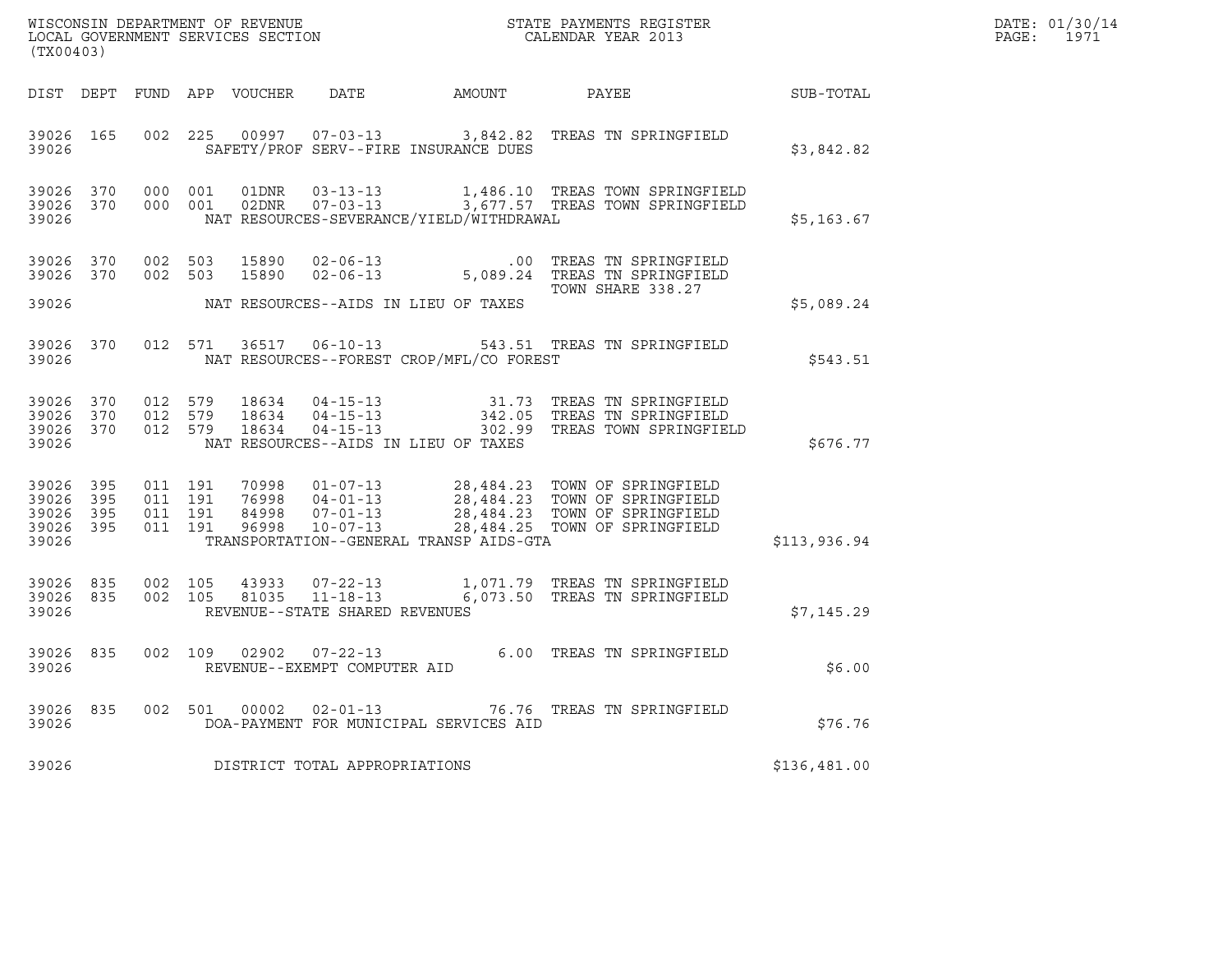| (TX00403)                                 |                          |                                          |                            |       |                                                        |                                          | ${\tt WISCOONSIM} \begin{tabular}{lcccc} DEPARTMENT OF REVENUE & & & & & & \begin{tabular}{l} \bf STATE \end{tabular} \end{tabular} \begin{tabular}{lcccc} \bf RTATE \end{tabular} \end{tabular} \begin{tabular}{lcccc} \bf RTATE \end{tabular} \end{tabular} \begin{tabular}{lcccc} \bf RTATE \end{tabular} \end{tabular} \begin{tabular}{lcccc} \bf RTATE \end{tabular} \end{tabular} \begin{tabular}{lcccc} \bf RTATE \end{tabular} \end{tabular} \begin{tabular}{lcccc} \bf RTATE \end{tabular} \end{tabular} \begin{tabular}{lcccc} \bf RTATE \end{$ |              | DATE: 01/30/14<br>PAGE:<br>1972 |
|-------------------------------------------|--------------------------|------------------------------------------|----------------------------|-------|--------------------------------------------------------|------------------------------------------|-----------------------------------------------------------------------------------------------------------------------------------------------------------------------------------------------------------------------------------------------------------------------------------------------------------------------------------------------------------------------------------------------------------------------------------------------------------------------------------------------------------------------------------------------------------|--------------|---------------------------------|
|                                           |                          |                                          | DIST DEPT FUND APP VOUCHER |       | DATE                                                   |                                          | AMOUNT PAYEE                                                                                                                                                                                                                                                                                                                                                                                                                                                                                                                                              | SUB-TOTAL    |                                 |
| 39028 165<br>39028                        |                          |                                          |                            |       |                                                        | SAFETY/PROF SERV--FIRE INSURANCE DUES    | 002 225 00998 07-03-13 3,179.85 TREAS TN WESTFIELD                                                                                                                                                                                                                                                                                                                                                                                                                                                                                                        | \$3,179.85   |                                 |
|                                           |                          |                                          |                            |       |                                                        |                                          | 39028 370 002 503 15891 02-06-13 155.30 TREAS TN WESTFIELD<br>TOWN SHARE 7.96                                                                                                                                                                                                                                                                                                                                                                                                                                                                             |              |                                 |
| 39028                                     |                          |                                          |                            |       |                                                        | NAT RESOURCES--AIDS IN LIEU OF TAXES     |                                                                                                                                                                                                                                                                                                                                                                                                                                                                                                                                                           | \$155.30     |                                 |
| 39028 370<br>39028                        |                          |                                          |                            |       |                                                        | NAT RESOURCES--FOREST CROP/MFL/CO FOREST | 012 571 36518 06-10-13 200.35 TREAS TN WESTFIELD                                                                                                                                                                                                                                                                                                                                                                                                                                                                                                          | \$200.35     |                                 |
| 39028<br>39028 370<br>39028               |                          | 370 012 579                              | 012 579 18635              | 18635 |                                                        | NAT RESOURCES--AIDS IN LIEU OF TAXES     | 04-15-13 111.35 TREAS TN WESTFIELD<br>04-15-13 7.95 TREAS TOWN WESTFIELD                                                                                                                                                                                                                                                                                                                                                                                                                                                                                  | \$119.30     |                                 |
| 39028<br>39028<br>39028<br>39028<br>39028 | 395<br>395<br>395<br>395 | 011 191<br>011 191<br>011 191<br>011 191 |                            |       |                                                        | TRANSPORTATION--GENERAL TRANSP AIDS-GTA  | 70999 01-07-13 20,010.94 TOWN OF WESTFIELD<br>76999 04-01-13 20,010.94 TOWN OF WESTFIELD<br>84999 07-01-13 20,010.94 TOWN OF WESTFIELD<br>96999 10-07-13 20,010.95 TOWN OF WESTFIELD                                                                                                                                                                                                                                                                                                                                                                      | \$80,043.77  |                                 |
| 39028 395<br>39028                        |                          |                                          |                            |       |                                                        | TRANSPORTATION--LRIP/TRIP/MSIP GRANTS    | 011  278  75336  05-17-13  11,589.63  TREAS TN WESTFIELD                                                                                                                                                                                                                                                                                                                                                                                                                                                                                                  | \$11,589.63  |                                 |
| 39028 835<br>39028                        |                          |                                          |                            |       | REVENUE--STATE SHARED REVENUES                         |                                          | 002  105  81036  11-18-13  5,681.79  TREAS TN WESTFIELD                                                                                                                                                                                                                                                                                                                                                                                                                                                                                                   | \$5,681.79   |                                 |
| 39028 835<br>39028                        |                          |                                          |                            |       | 002 109 02903 07-22-13<br>REVENUE--EXEMPT COMPUTER AID |                                          | 5.00 TREAS TN WESTFIELD                                                                                                                                                                                                                                                                                                                                                                                                                                                                                                                                   | \$5.00       |                                 |
| 39028                                     |                          |                                          |                            |       | DISTRICT TOTAL APPROPRIATIONS                          |                                          |                                                                                                                                                                                                                                                                                                                                                                                                                                                                                                                                                           | \$100,974.99 |                                 |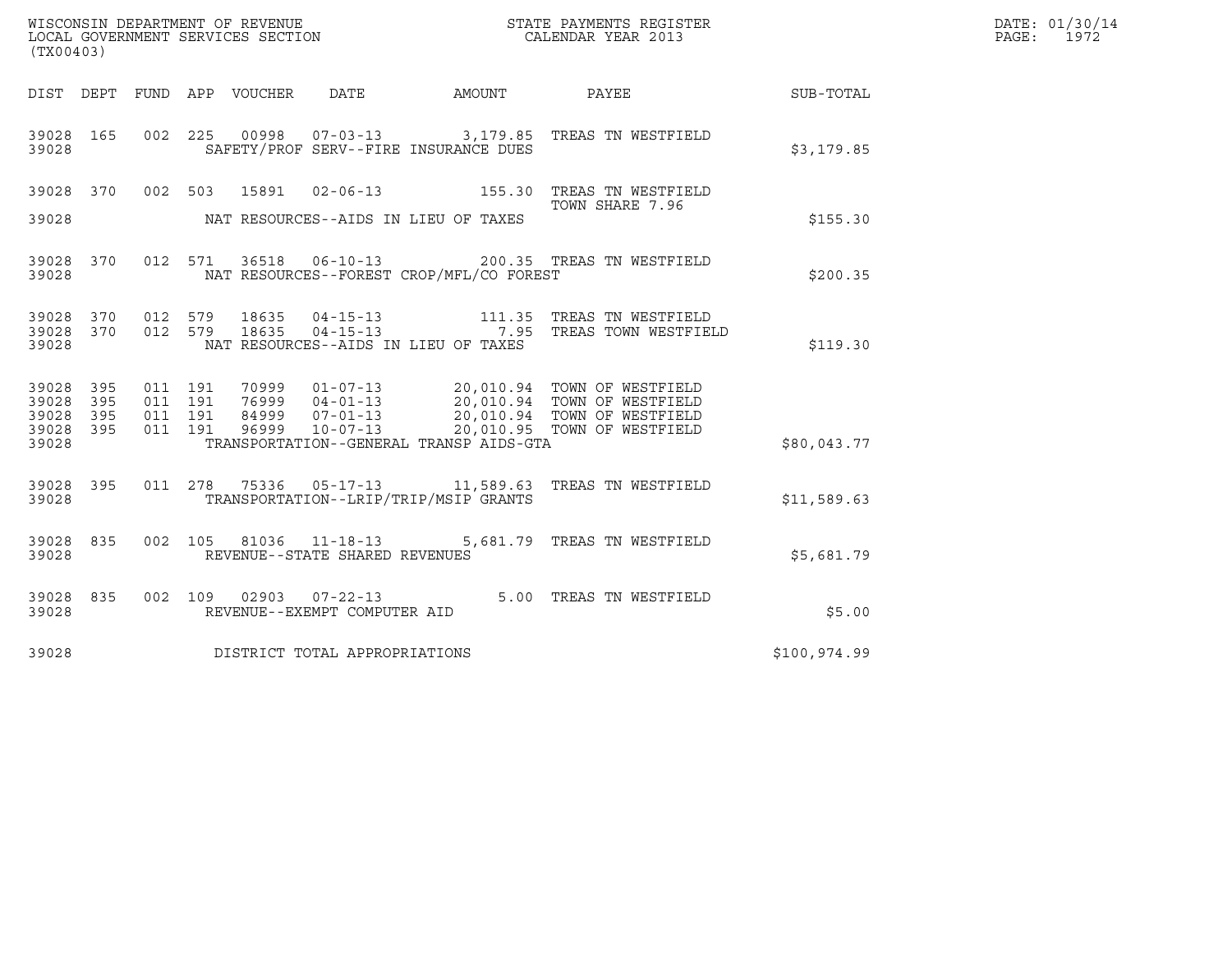| WISCONSIN DEPARTMENT OF REVENUE<br>LOCAL GOVERNMENT SERVICES SECTION<br>(TX00403) | STATE PAYMENTS REGISTER<br>CALENDAR YEAR 2013 | DATE: 01/30/14<br>PAGE:<br>1973 |
|-----------------------------------------------------------------------------------|-----------------------------------------------|---------------------------------|

| (TX00403)                                                 |                                                                                                                                                                                                                                                                                                                                                                                                                                  |                                                                                         |              |
|-----------------------------------------------------------|----------------------------------------------------------------------------------------------------------------------------------------------------------------------------------------------------------------------------------------------------------------------------------------------------------------------------------------------------------------------------------------------------------------------------------|-----------------------------------------------------------------------------------------|--------------|
| DIST DEPT<br>FUND                                         | APP                                                                                                                                                                                                                                                                                                                                                                                                                              | VOUCHER DATE AMOUNT PAYEE                                                               | SUB-TOTAL    |
| 002<br>39121<br>165<br>39121                              | 225<br>SAFETY/PROF SERV--FIRE INSURANCE DUES                                                                                                                                                                                                                                                                                                                                                                                     | 00999  07-03-13  816.61 TREAS VIL ENDEAVOR                                              | \$816.61     |
| 39121                                                     | 39121 370 074 670 40833 05-20-13 1,087.45 TREAS VIL ENDEAVOR<br>NAT RESOURCES--RU RECYCLING GRANT                                                                                                                                                                                                                                                                                                                                |                                                                                         | \$1,087.45   |
| 39121 395<br>39121 395<br>39121 395<br>39121 395<br>39121 | $\begin{array}{cccc} 011 & 191 & 71000 & 01\texttt{-}07\texttt{-}13 \\ 011 & 191 & 77000 & 04\texttt{-}01\texttt{-}13 \\ 011 & 191 & 85000 & 07\texttt{-}01\texttt{-}13 \\ \end{array} \hspace{1.5cm} \begin{array}{c} 2\texttt{,} 959.65 & \text{VILLAGE OF ENDEAVOR} \\ 2\texttt{,} 959.65 & \text{VILLAGE OF ENDEAVOR} \\ 2\texttt{,} 959.65 & \text{VILLAGE OF ENDEAV$<br>011 191<br>TRANSPORTATION--GENERAL TRANSP AIDS-GTA | 97000  10-07-13  2,959.67  VILLAGE OF ENDEAVOR                                          | \$11,838.62  |
| 39121 455<br>39121                                        | 002 231 00261 02-07-13 160.00 TREAS VIL ENDEAVOR<br>JUSTICE--LAW ENFORCEMENT TRAINING                                                                                                                                                                                                                                                                                                                                            |                                                                                         | \$160.00     |
| 39121 505<br>39121                                        | 002 650 05912 01-16-13 1,975.00 TREAS VIL ENDEAVOR<br>DOA--JUSTICE-ASSISTANCE-FEDERAL ARRA FDS                                                                                                                                                                                                                                                                                                                                   |                                                                                         | \$1,975.00   |
| 39121 835<br>002<br>002<br>39121 835<br>39121             | REVENUE--STATE SHARED REVENUES                                                                                                                                                                                                                                                                                                                                                                                                   |                                                                                         | \$94,700.48  |
| 002<br>39121<br>835<br>835<br>002<br>39121<br>39121       | 109<br>109<br>REVENUE--EXEMPT COMPUTER AID                                                                                                                                                                                                                                                                                                                                                                                       | 02904  07-22-13  23.00 TREAS VIL ENDEAVOR<br>05199  07-22-13  296.00 TREAS VIL ENDEAVOR | \$319.00     |
| 39121                                                     | DISTRICT TOTAL APPROPRIATIONS                                                                                                                                                                                                                                                                                                                                                                                                    |                                                                                         | \$110,897.16 |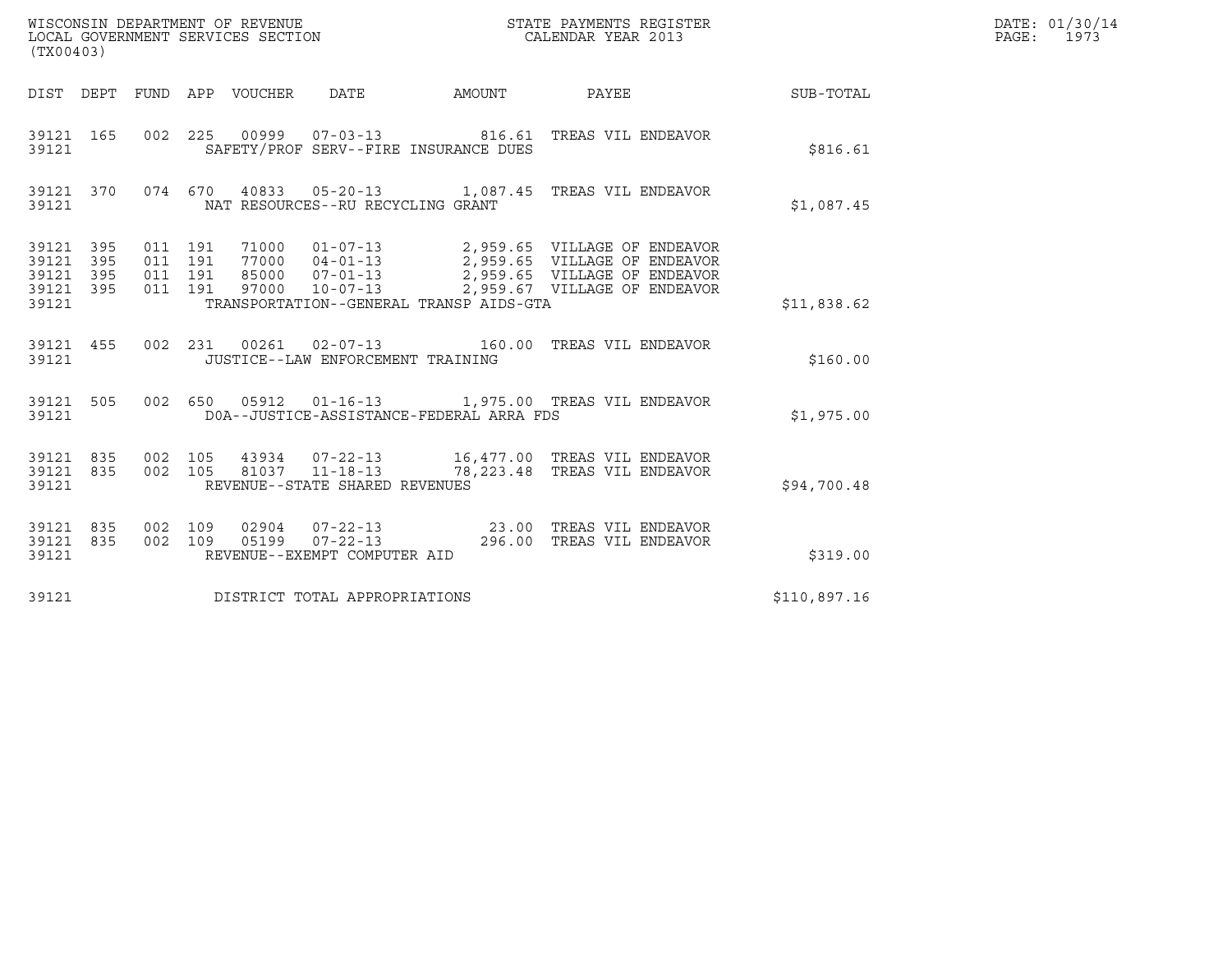| (TX00403)                                                          | WISCONSIN DEPARTMENT OF REVENUE<br>LOCAL GOVERNMENT SERVICES SECTION |                                                                                                                                                                                                                                        | STATE PAYMENTS REGISTER<br>CALENDAR YEAR 2013 |              | DATE: 01/30/14<br>PAGE: 1974 |
|--------------------------------------------------------------------|----------------------------------------------------------------------|----------------------------------------------------------------------------------------------------------------------------------------------------------------------------------------------------------------------------------------|-----------------------------------------------|--------------|------------------------------|
|                                                                    |                                                                      | DIST DEPT FUND APP VOUCHER DATE AMOUNT PAYEE TO SUB-TOTAL                                                                                                                                                                              |                                               |              |                              |
| 39161 165<br>39161                                                 |                                                                      | 002  225  01000  07-03-13  822.83  TREAS VIL NESHKORO<br>SAFETY/PROF SERV--FIRE INSURANCE DUES                                                                                                                                         |                                               | \$822.83     |                              |
| 39161 370<br>39161                                                 |                                                                      | 012 571 36519 06-10-13 27.40 TREAS VIL NESHKORO<br>NAT RESOURCES--FOREST CROP/MFL/CO FOREST                                                                                                                                            |                                               | \$27.40      |                              |
| 39161 395<br>39161<br>395<br>39161<br>395<br>395<br>39161<br>39161 | 011 191<br>011 191<br>011 191<br>011 191<br>97001                    | 71001  01-07-13  3,747.09  VILLAGE OF NESHKORO<br>77001  04-01-13  3,747.09  VILLAGE OF NESHKORO<br>85001  07-01-13  3,747.09  VILLAGE OF NESHKORO<br>10-07-13 3,747.09 VILLAGE OF NESHKORO<br>TRANSPORTATION--GENERAL TRANSP AIDS-GTA |                                               | \$14,988.36  |                              |
| 39161 455<br>39161                                                 |                                                                      | 002 231 00443 02-12-13 160.00 TREAS VIL NESHKORO<br>JUSTICE--LAW ENFORCEMENT TRAINING                                                                                                                                                  |                                               | \$160.00     |                              |
| 39161 835<br>39161 835<br>39161                                    |                                                                      | 002 105 43935 07-22-13 15,445.37 TREAS VIL NESHKORO<br>002 105 81038 11-18-13 75,330.39 TREAS VIL NESHKORO<br>REVENUE--STATE SHARED REVENUES                                                                                           |                                               | \$90,775.76  |                              |
| 39161 835<br>39161                                                 |                                                                      | 002 109 02905 07-22-13 281.00 TREAS VIL NESHKORO<br>REVENUE--EXEMPT COMPUTER AID                                                                                                                                                       |                                               | \$281.00     |                              |
| 39161                                                              |                                                                      | DISTRICT TOTAL APPROPRIATIONS                                                                                                                                                                                                          |                                               | \$107,055.35 |                              |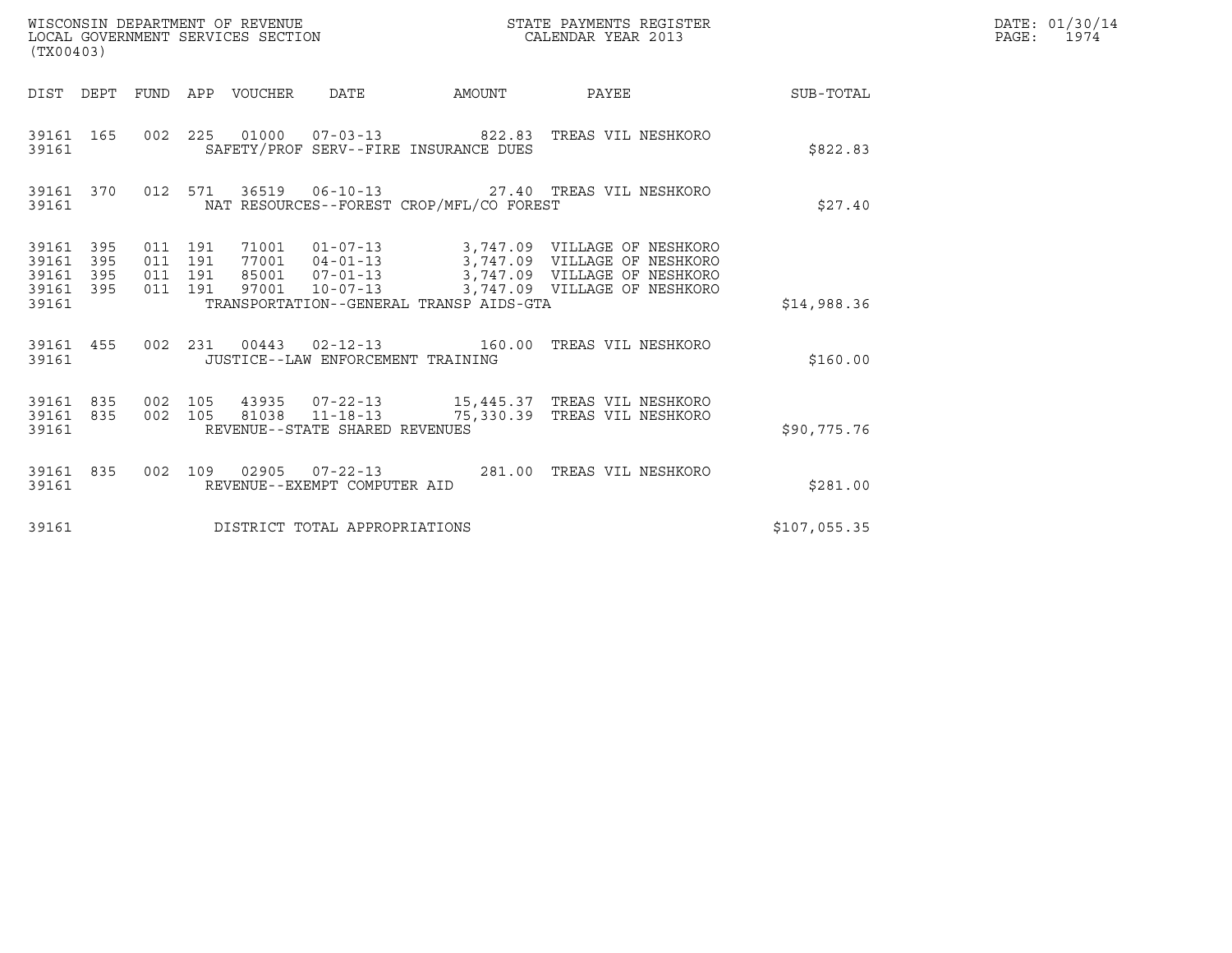| (TX00403)                                                             |                                      | WISCONSIN DEPARTMENT OF REVENUE<br>LOCAL GOVERNMENT SERVICES SECTION                                                                                 | STATE PAYMENTS REGISTER<br>CALENDAR YEAR 2013 |                                                                                                 |               | DATE: 01/30/14<br>$\mathtt{PAGE:}$<br>1975 |
|-----------------------------------------------------------------------|--------------------------------------|------------------------------------------------------------------------------------------------------------------------------------------------------|-----------------------------------------------|-------------------------------------------------------------------------------------------------|---------------|--------------------------------------------|
| DIST<br>DEPT                                                          | FUND                                 | APP VOUCHER<br>DATE                                                                                                                                  | AMOUNT                                        | PAYEE                                                                                           | SUB-TOTAL     |                                            |
| 39165 165<br>39165                                                    |                                      | 002  225  01001  07-03-13  1,046.41 TREAS VIL OXFORD<br>SAFETY/PROF SERV--FIRE INSURANCE DUES                                                        |                                               |                                                                                                 | \$1,046.41    |                                            |
| 39165 370<br>39165                                                    | 074 670                              | 40834  05-20-13  1,878.69  TREAS VIL OXFORD<br>NAT RESOURCES--RU RECYCLING GRANT                                                                     |                                               |                                                                                                 | \$1,878.69    |                                            |
| 39165<br>395<br>39165<br>395<br>395<br>39165<br>39165<br>395<br>39165 | 011 191<br>011<br>011 191<br>011 191 | 71002<br>191<br>77002  04-01-13  3,577.73  VILLAGE OF OXFORD<br>85002 07-01-13<br>$10 - 07 - 13$<br>97002<br>TRANSPORTATION--GENERAL TRANSP AIDS-GTA |                                               | 01-07-13 3,577.73 VILLAGE OF OXFORD<br>3,577.73 VILLAGE OF OXFORD<br>3,577.73 VILLAGE OF OXFORD | \$14,310.92   |                                            |
| 39165 835<br>835<br>39165<br>39165                                    | 002 105<br>002 105                   | 43936 07-22-13 22,755.57 TREAS VIL OXFORD<br>81039 11-18-13<br>REVENUE--STATE SHARED REVENUES                                                        |                                               | 112,138.41 TREAS VIL OXFORD                                                                     | \$134,893.98  |                                            |
| 39165 835<br>39165                                                    | 002                                  | 109<br>REVENUE--EXEMPT COMPUTER AID                                                                                                                  |                                               | 163.00 TREAS VIL OXFORD                                                                         | \$163.00      |                                            |
| 39165                                                                 |                                      | DISTRICT TOTAL APPROPRIATIONS                                                                                                                        |                                               |                                                                                                 | \$152, 293.00 |                                            |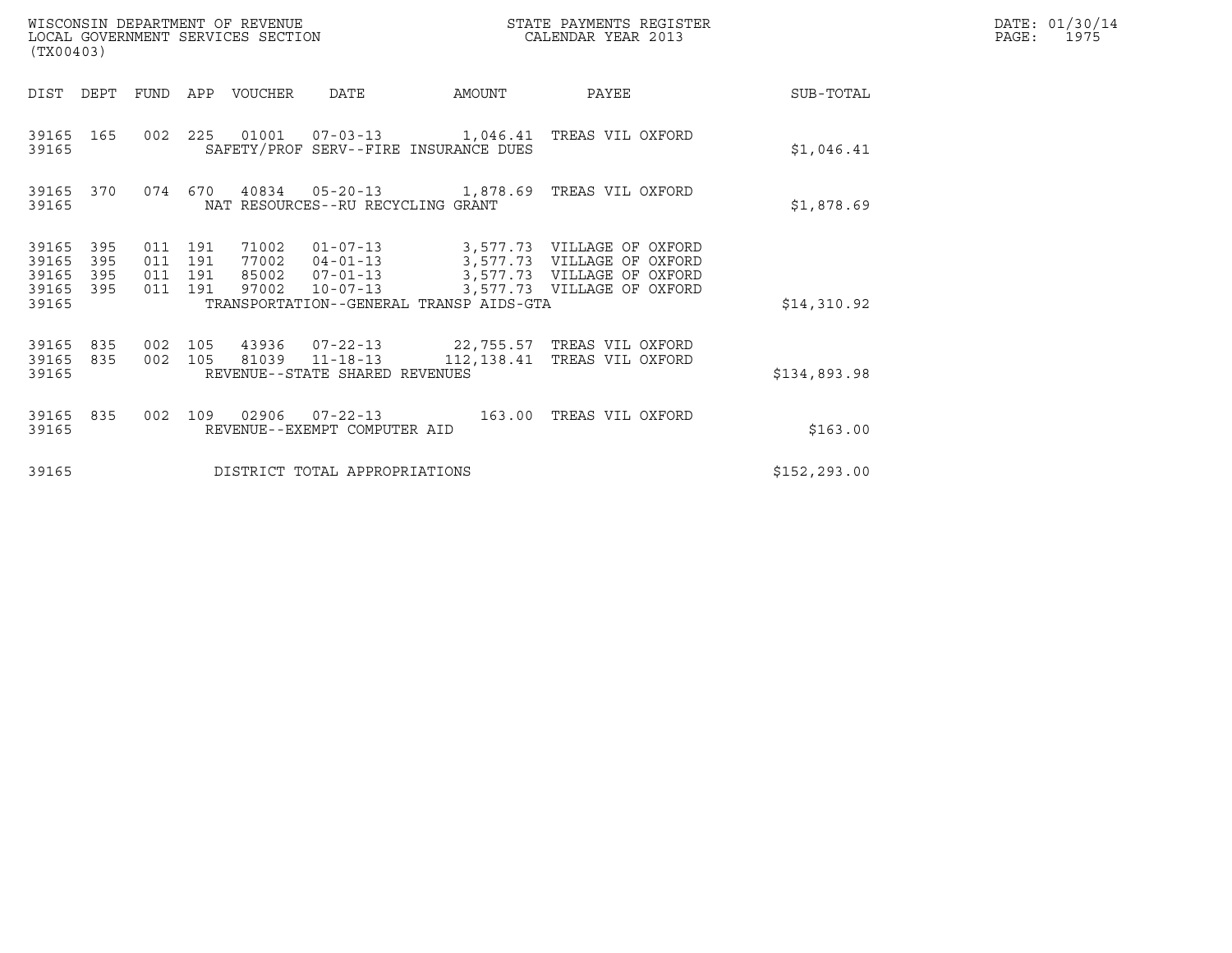| (TX00403)                                                 |  |                                        |                    |                |                                   |                                         |                                                                                                                                                                                                              |              | DATE: 01/30/14<br>PAGE: 1976 |
|-----------------------------------------------------------|--|----------------------------------------|--------------------|----------------|-----------------------------------|-----------------------------------------|--------------------------------------------------------------------------------------------------------------------------------------------------------------------------------------------------------------|--------------|------------------------------|
|                                                           |  |                                        |                    |                |                                   |                                         | DIST DEPT FUND APP VOUCHER  DATE           AMOUNT           PAYEE                                                                                                                                            | SUB-TOTAL    |                              |
| 39191 165<br>39191                                        |  |                                        |                    |                |                                   | SAFETY/PROF SERV--FIRE INSURANCE DUES   | 002  225  01002  07-03-13  2,311.96  TREAS VIL WESTFIELD                                                                                                                                                     | \$2,311.96   |                              |
| 39191                                                     |  | 39191 370 012 579<br>39191 370 012 579 |                    | 18636<br>18636 |                                   | NAT RESOURCES--AIDS IN LIEU OF TAXES    | 04-15-13 7.69 TREAS VIL WESTFIELD<br>04-15-13 2.78 TREAS VIL WESTFIELD                                                                                                                                       | \$10.47      |                              |
| 39191 395<br>39191 395<br>39191 395<br>39191 395<br>39191 |  | 011 191<br>011 191                     | 011 191<br>011 191 |                |                                   | TRANSPORTATION--GENERAL TRANSP AIDS-GTA | 71003  01-07-13  20,861.36  VILLAGE OF WESTFIELD<br>77003  04-01-13  20,861.36  VILLAGE OF WESTFIELD<br>85003  07-01-13  20,861.36  VILLAGE OF WESTFIELD<br>97003  10-07-13  20,861.36  VILLAGE OF WESTFIELD | \$83,445.44  |                              |
| 39191                                                     |  |                                        |                    |                | JUSTICE--LAW ENFORCEMENT TRAINING |                                         | 39191 455 002 231 00642 02-19-13 480.00 TREAS VIL WESTFIELD                                                                                                                                                  | \$480.00     |                              |
| 39191 505<br>39191                                        |  | 39191 505 002 745                      |                    |                | DOA--HOUSING ASSISTANCE GRANTS    |                                         | 09863  05-09-13   6,997.39   TREAS VIL WESTFIELD<br>002 745 09863 05-09-13 1,205.00 TREAS VIL WESTFIELD                                                                                                      | \$8,202.39   |                              |
| 39191 835<br>39191                                        |  | 39191 835 002 105                      | 002 105            |                | REVENUE--STATE SHARED REVENUES    |                                         | 43937  07-22-13  55,038.49  TREAS VIL WESTFIELD<br>81040  11-18-13  210,608.15  TREAS VIL WESTFIELD                                                                                                          | \$265,646.64 |                              |
| 39191 835<br>39191                                        |  | 39191 835 002 109                      |                    |                | REVENUE--EXEMPT COMPUTER AID      |                                         | 02907  07-22-13  1,284.00  TREAS VIL WESTFIELD<br>002 109 05200 07-22-13 2,169.00 TREAS VIL WESTFIELD                                                                                                        | \$3,453.00   |                              |
| 39191 835<br>39191                                        |  |                                        |                    |                |                                   | DOA-PAYMENT FOR MUNICIPAL SERVICES AID  | 002 501 00002 02-01-13 544.56 TREAS VIL WESTFIELD                                                                                                                                                            | \$544.56     |                              |
| 39191                                                     |  |                                        |                    |                | REVENUE--LOTTERY CREDIT -         |                                         | 39191 835 021 363 35759 03-25-13 443.87 TREAS VIL WESTFIELD                                                                                                                                                  | \$443.87     |                              |
| 39191                                                     |  |                                        |                    |                | DISTRICT TOTAL APPROPRIATIONS     |                                         |                                                                                                                                                                                                              | \$364,538.33 |                              |